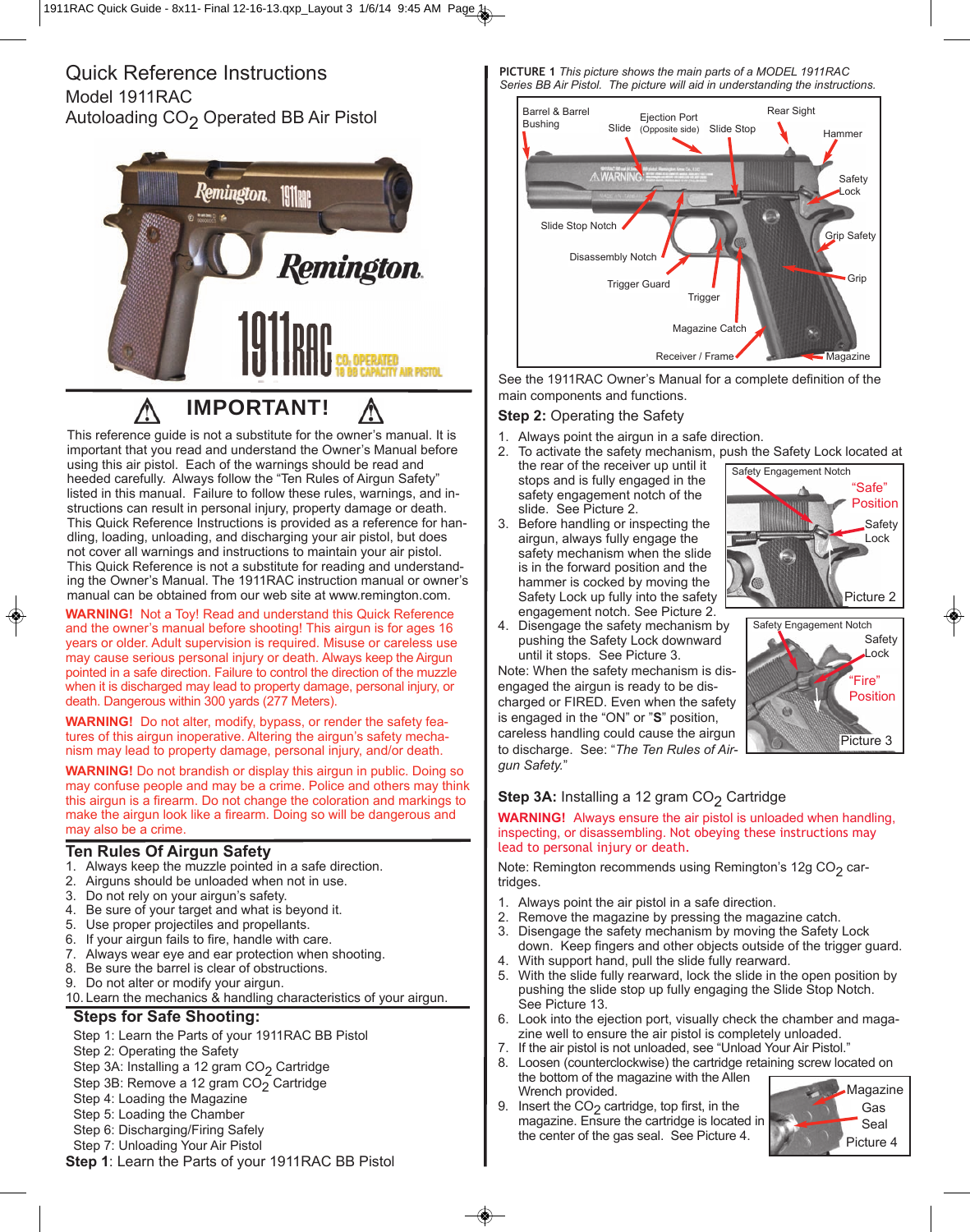10. While holding the cartridge in the center  $\sqrt{\frac{P}{Q}}$ of the magazine, tighten the cartridge retaining screw clockwise which is located at the bottom of the magazine until the  $CO<sub>2</sub>$  cartridge is secured into position. (expansion of the  $CO<sub>2</sub>$  will be



Magazine

Grip

heard as the cartridge is secured into position). See Picture 5.

- Note: Do not over tighten the cartridge as the O'rings can be damaged.
- 11. Once the cartridge is secured into position, remove the Allen Wench.
- 12. Slide the magazine into the magazine well (grip) until the magazine latch is engaged and the magazine is secure. See Picture 5a. Picture 5a

#### **Step 3B:** Remove a 12 gram CO<sub>2</sub> Cartridge

#### **WARNING!** *Keep hands away from escaping*  $CO<sub>2</sub>$  *gas. The gas can cause frostbite if allowed to come in contact with skin. Always make sure the* CO<sub>2</sub> *cartridge is completely empty before attempting to remove it from the air pistol.*

- 1. Always point the air pistol in a safe direction.
- 2. Remove the magazine by pressing the magazine catch.
- 3. Disengage the safety mechanism by moving the Safety Lock down. Keep fingers and other objects outside of trigger guard.
- With support hand, pull the slide fully rearward.
- 5. With the slide fully rearward, lock the slide in the open position by pushing the slide stop up fully engaging the Slide Stop Notch. See Picture 13.
- 6. Look into the ejection port, visually check the chamber and magazine well (grip) to make sure the air pistol is completely unloaded.
- 7. If the air pistol is not unloaded, see Step 7: "Unloading your Air Pistol<sup>"</sup>
- 8. Slowly loosen (counterclockwise) the cartridge retaining screw located on the bottom of the magazine with the Allen Wrench provided to allow any remaining gas to escape. Do not place fingers near the gas clynder while gas is released. See Picture 5.
- 9. Once the cartridge is empty, continue to loosen the hex screw.
- 10. Remove the cartridge from the magazine.

#### **WARNING!** *When removing a CO<sub>2</sub> cartridge which is not empty from the magazine, do not let the* gas escape too quickly, as this could cause damage to the gas seals.

**WARNING!** The  $CO<sub>2</sub>$  cartridges may explode at temperatures above 120 deg F. (48.9 deg. C.) Do not mutilate or incinerate the  $CO<sub>2</sub>$  cartridges. Do not expose them to heat or store the CO2 cartridges at temperatures above 120 deg. F (48.9 deg. C.)



#### **Step 4:** Loading the Magazine

**WARNING!** Using incorrect or used BB's can result in a severe malfunction of your air pistol. Remington recommends using Remington's premium grade steel BB's in your air pistol.

- 1. Always point the airgun in a safe direction.
- 2. Engage the safety by moving the Safety Lock up fully into the slide's safety engagement notch. See Picture 2.



- 3. Release the magazine by pressing the magazine catch, located on the receiver behind the trigger.
- 4. Compress the magazine follower/loading arm down below the loading port. See Picture 6.
- 5. While holding the magazine at a slight incline, place one BB at a time in the loading port until full. See Picture 6.
- 6. Release the magazine's Loading Arm and spring from the loading position. See Picture 7.
- 7. Push the full magazine into the magazine well (grip) of the air pistol. See Picture 8.
- 8. Make sure the magazine is fully and securely latched into position.

#### **Step 5:** Loading the Chamber

9. Disengage the safety mechanism by moving the Safety Lock downward until it stops. See Picture 3. 10. Hold the air pistol normally with your

shooting hand, while pulling the slide fully rearward with support hand. See



- Picture 9. Keep fingers and other objects outside of trigger guard. 11. Once the slide is in the full rear position, release the slide, letting
- the slide move freely forward. 12. Engage the safety mechanism by moving the Safety Lock up fully into the slide's safety engagement notch. See Picture 2.

**WARNING!** The air pistol is now cocked and loaded. Always engage and keep the safety mechanism in the "On" or "**S**" position until ready to discharge the air pistol. Always keep the air pistol pointed in a safe direction. Not obeying these instructions may lead to personal injury or death.



Shooting Hand

#### **Step 6:** Discharging/Firing Safely

**WARNING!** Always wear eye and ear protection when discharging your air pistol. See: "*The Ten Rules of Airgun Safety."* Not obeying these instructions may lead to personal injury or death.

- 1. To ensure proper firing control, grip the air pistol firmly with both shooting hand and support hand. See Picture 10.
- 2. Point the muzzle at your intended target.
- Disengage the safety mechanism by moving the Safety Lock down into the "OFF" or "F" position.
- 4. Acquire the target and pull the trigger. The air pistol will discharge each time the trigger is pulled until the magazine, chamber and/or  $CO<sub>2</sub>$  cartridge are empty.
- 5. When the last cartridge is discharged, the slide stop will engage, holding the slide in the open position. See Picture 11.



- Look into the ejection port, visually check the chamber, loading port, and magazine to make sure the handgun is completely empty.
- **NOTE:** As the CO<sub>2</sub> is consumed, the cartridge may not have enough gas to recock the air pistol, and the slide may remain in the forward position. Engage the safety mechanism, remove the magazine and replace the  $CO<sub>2</sub>$  cartridge.

#### **Step 7:** Unloading Your Air Pistol

**WARNING!** NEVER assume your air pistol is unloaded to justify careless handling. Always control the direction of the muzzle of your pistol, even if you think it is completely unloaded. Not obeying these instructions may lead to personal injury or death.



- 1. Keep the air pistol pointed in a safe direction throughout the unloading process.
- 2. Ensure the safety mechanism is engaged by moving the Safety Lock up until it stops and is fully engaged in the safety engagement notch of the slide. See Picture 2.
- 
- lever downward until it stops.
- the open position by pushing the slide stop up Ejection fully engaging the slide stop notch. Port
- 6. Look into the ejection port, visually check the chamber and magazine well to make sure the airgun is completely unloaded. Remove any chambered projectiles by tilting the pistol rearward to release any BB's in the chamber. See Picture 14.
- 7. While holding the magazine separate and apart from the air pistol, compress the magazine follower/loading arm down below the loading port. See Picture 12.
- 8. While holding the magazine at a slight downward incline, remove the BBs from the loading port.



Picture 14

BB

9. To remove the gas cartridge see Step 3B, "Remove a 12 gram CO<sub>2</sub> Cartridge."

- 3. Release the magazine.
- 4. Disengage the safety by moving the safety

5. With the slide fully rearward, lock the slide in











- 
- 

# Picture 10

Support **Hand**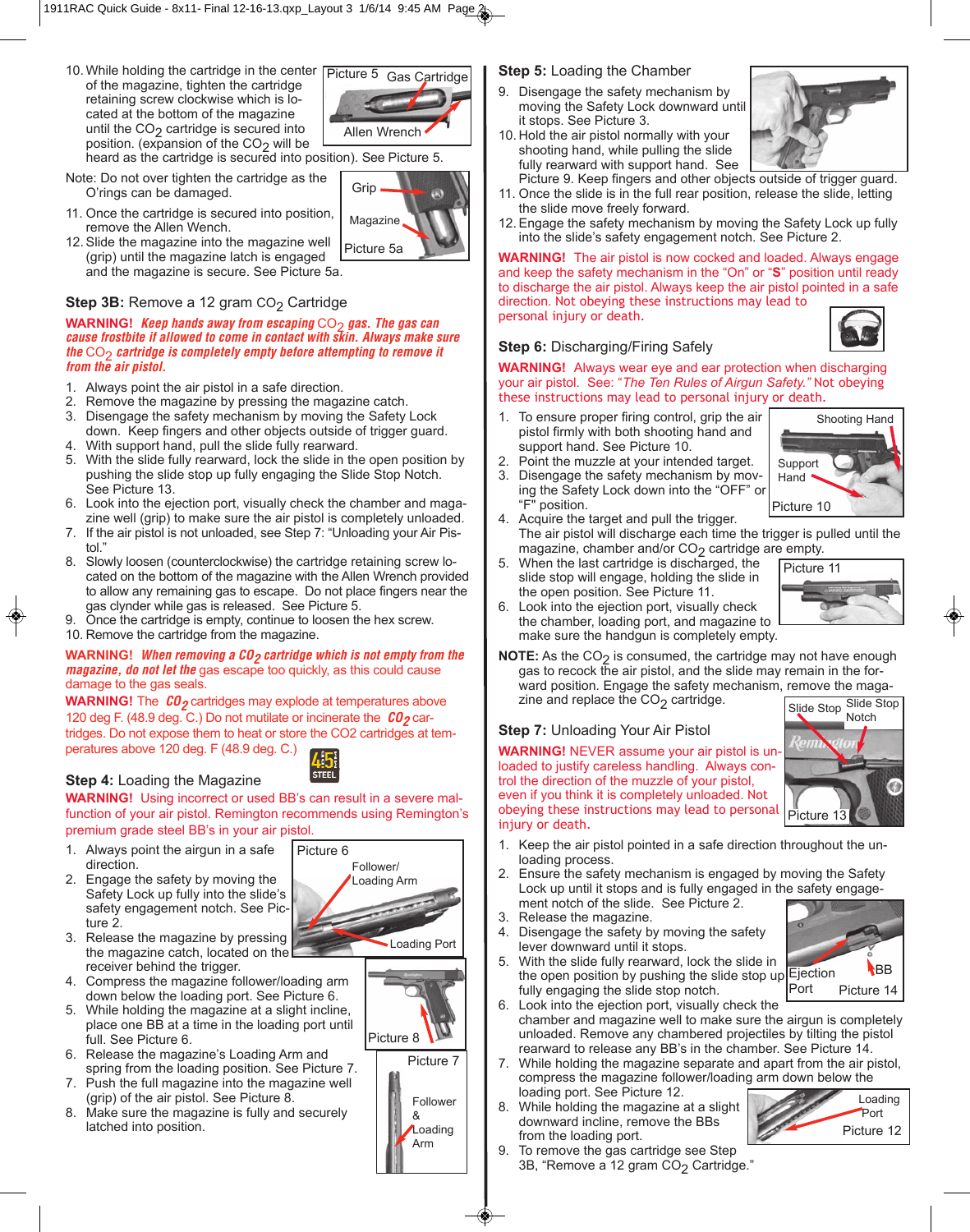# Owner's Manual

Instruction Book For: Model 1911RAC Autoloading CO<sub>2</sub> Operated BB Air Pistol



## **IMPORTANT!**

This manual contains operating, care, and maintenance instructions. To assure safe operation, any user of this airgun must read and understand this manual before using the airgun. Failure to follow the instructions and heed the warnings in this manual can cause property damage, personal injury, and/or death.

This manual should always accompany this airgun, and be transferred with it upon change of ownership.

**WARNING!** Not a TOY. This air pistol is for ages 16 years or older. Adult supervision is required. Misuse or careless use may result in serious injury or death. Dangerous within 300 yards (277 Meters).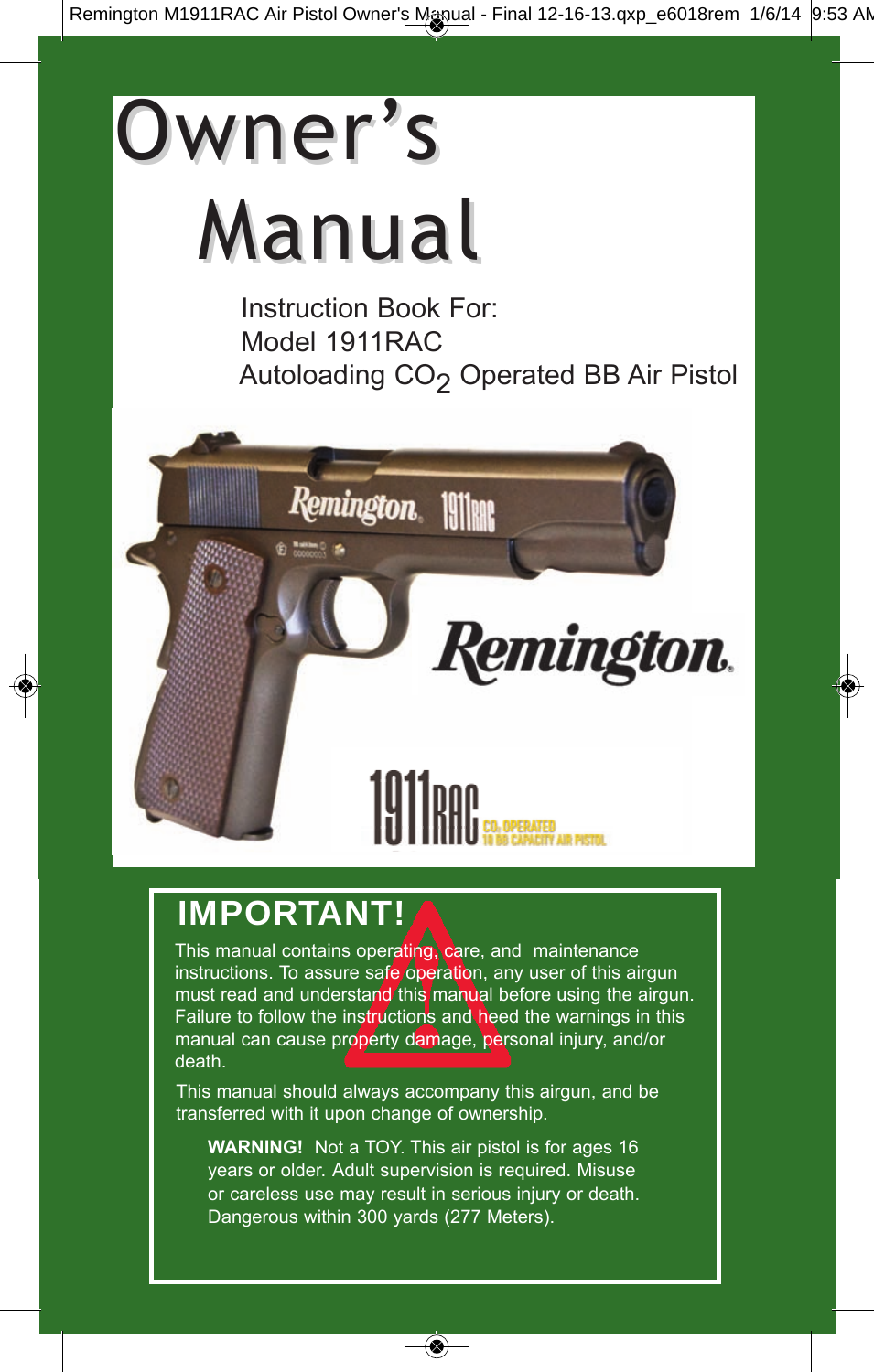#### **Congratulations on your Choice of a Remington BB Air Pistol.**

With proper care, it should give you many years of dependable use and enjoyment. For best results, we recommend that you use Remington BBs and 12 gram  $CO<sub>2</sub>$  cartridges in your pistol; the projectiles used in factory testing of your Airgun against our rigorous function and performance standards.

**WARNING!** It is very important that you read and understand this manual before using the new air pistol. Each of the warnings should be read and heeded carefully. Always follow the "*Ten Rules of Airgun Safety*" listed in this manual. Failure to follow these rules, warnings, and instructions, can result in personal injury, property damage or death.

**WARNING!** Not a Toy! This airgun is for ages 16 years or older. Adult supervision is required. Misuse may cause serious personal injury. Dangerous within 300 yards (277 Meters). Always keep the airgun pointed in a safe direction. Failure to control the direction of the muzzle when it is discharged may lead to property damage, personal injury and/or death.

#### Safety is Critical to Performance.

A superbly crafted air rifle or air pistol is only as good as the hands that hold it. You can never be too careful. Shooting accidents are often caused by careless oversights such as failing to control the direction of the muzzle, failing to fully engage the safety, leaving projectiles in the chamber and propellant in the airgun. These oversights can result in the destruction of life or limb to you or bystanders. There's no calling back a projectile once it's been discharged, so it's critical that you know the principles of safe airgun handling and storage before you ever take your new Remington airgun out of the box. The proper use and performance of your airgun depends on the correct assembly and maintenance, so it's critical that you familiarize yourself with the information in this instruction book. Even if you're a veteran shooter with a collection of airguns, take the time to read this literature. Not all airguns are the same. That means the first step in safe handling is to learn the features and requirements of your new Remington.

#### **Contents:**

| The Ten Rules of Airgun Safety         | 3  |
|----------------------------------------|----|
| Practice Safe Airgun Handling          | 8  |
| Important Parts of the Air Pistol      | 9  |
| 1911RAC Air Pistol Specifications      | 9  |
| The Safety Mechanism                   | 10 |
| The Hammer                             | 11 |
| Locking Device                         | 12 |
| The Magazine Catch                     | 12 |
| The Trigger Assembly                   | 13 |
| Safe Air Pistol Handling               | 13 |
| The Barrel                             | 14 |
| To check the Barrel for Obstruction 14 |    |
| To Remove a Barrel Obstruction         | 14 |

| To Install a 12g CO <sub>2</sub> Cartridge | 14 |
|--------------------------------------------|----|
| To Remove a 12g CO <sub>2</sub> Cartridge  | 15 |
| To Load the Air Pistol                     | 16 |
| To Discharge the Air Pistol                | 17 |
| To Unload the Air Pistol                   | 18 |
| Cleaning, Lubrication & Maintenance 19     |    |
| To Disassemble' Air Pistol' Cleaning       | 19 |
| To Clean & Lubricate the Air Pistol        | 20 |
| To Reassemble the Air Pistol               | 22 |
| To Function Test the Air Pistol            | 22 |
| Limited Warranty                           | 25 |
| How to Obtain Parts and Service            | 26 |
| Statement of Non-Liability                 | 27 |
|                                            |    |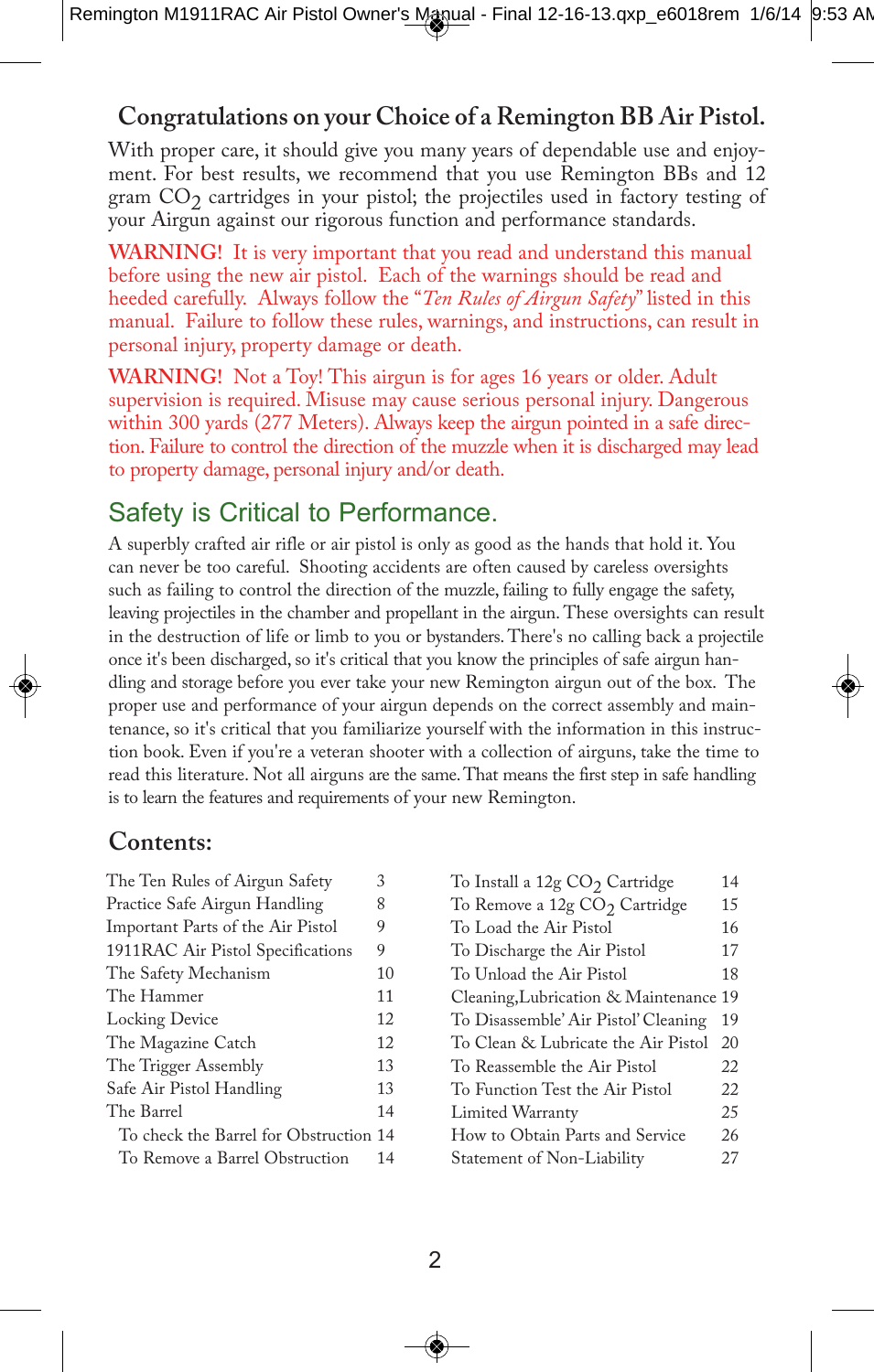#### **T h e T e n R u l e s o f A i R g u n s A f e T y**

The Ten Rules of Airgun Safety should be etched in your memory forever. Let them govern your action wherever and whenever you're involved with airguns. In the field. On the range. Or in your home. Please take the time to review and understand these rules.

#### 1st R U L E

*This is the most important airgun safety rule.* A safe direction is one in which an accidental discharge will not cause injury to yourself or others. Never allow your airgun to point at anything you don't intend to shoot. Treat every airgun as if it were loaded. And make it a habit to know where the muzzle is pointed at all times, even when your airgun is not loaded. No one will be injured by an accidental discharge if you keep your airgun pointed in a safe direction. It's as simple as that.



### 2nd R U L E

AIRGUNS SHOULD BE UNLOADED WHEN NOT IN USE.

*Cock and load your airgun only when you're in the field* or on the target range and ready to fire. Never let a loaded airgun out of your sight or out of your hands. Unload it as soon as you're finished shooting - before you bring it into your car, camp or home. Remember, unloading your airgun means unloading it completely, so there is no ammunition (projectiles and propellants) in the chamber or in the magazine. Before handling an airgun or passing it to someone else, visually check the chamber, receiver and magazine to be certain they do not contain ammunition. Always keep the airgun's action open when not in use. Never assume an airgun is unloaded even if you were the last person to use it. Always check for yourself.

• Let common sense rule when you carry a loaded airgun. If you're in a situation that could risk accidental discharge - such as crossing a fence, wading through a stream or climbing a tree - always unload your airgun. Never pull or push a loaded airgun toward yourself or another person. Never carry a loaded airgun in a scabbard, detached holster or gun case.

• Safe storage of airguns is just as critical as safe handling. Never

store air gun loaded. Be sure to keep your airguns in a secure *Airguns should be stored in* place where unauthorized persons cannot get their hands on *a secure place where chil*them without your knowledge.



*dren cannot access them. A gun safe is an ideal way to secure your Airgun*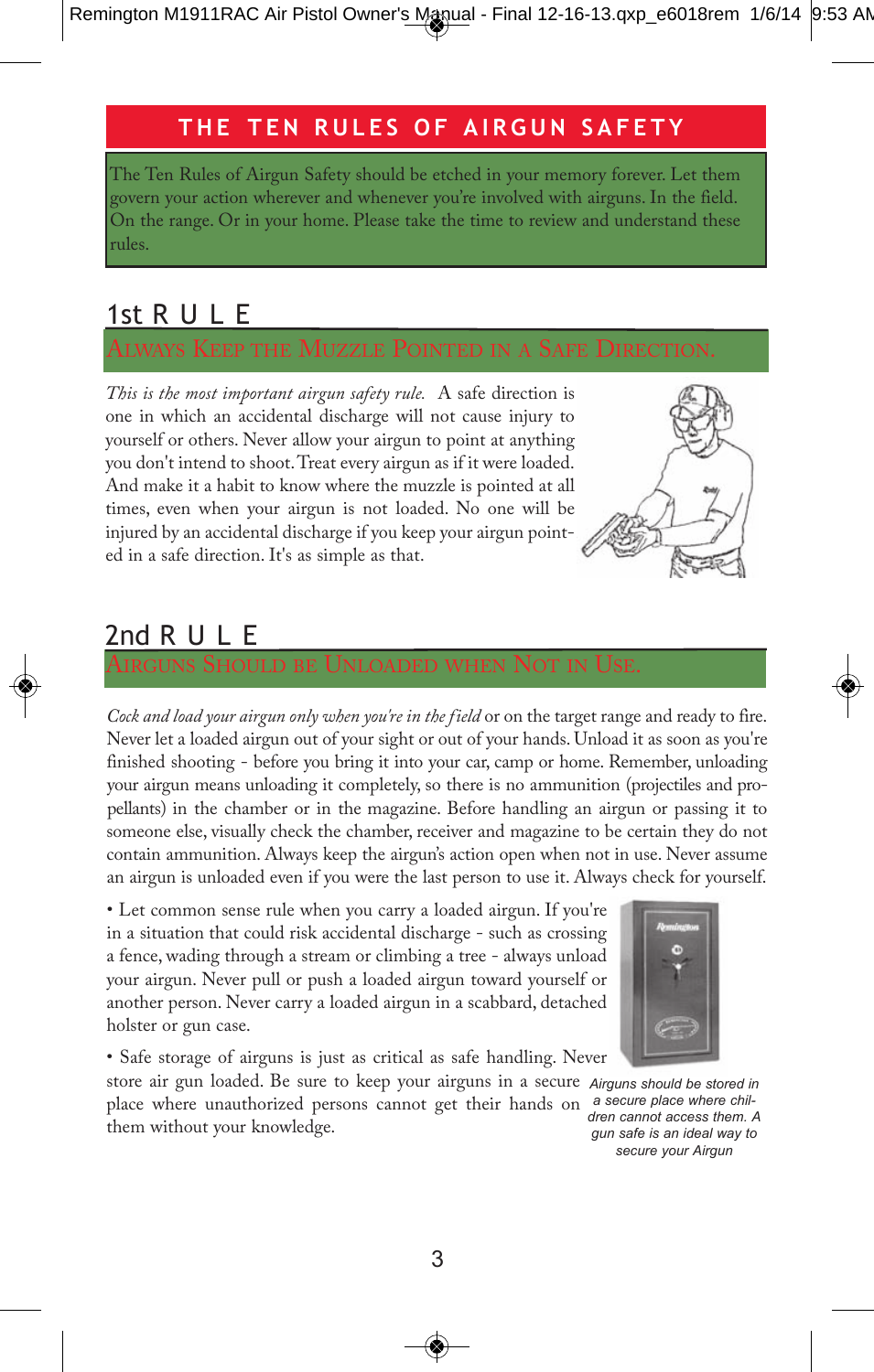• Take special care if there are children around. Children are fascinated by guns in general. It's a natural curiosity that can have tragic consequences when not properly supervised. Store your airguns in a locked gun safe or some other location that physically bars a child from gaining access.

• Projectiles and propellants should be stored and locked in a location separate from your airgun. Never leave an unsecured airgun or ammunition (projectiles and propellants) in a closet, dresser drawer, or under the bed. Remember, it is your responsibility to make sure that children and others unfamiliar with airguns cannot get access to your airgun, ammunition and propellants.

#### 3rd R U L E

#### DO NOT RELY ON YOUR AIRGUN'S SAFETY.

*Treat every airgun* as if it can fire or discharge at any time, whether or not there's pressure on the trigger. Your airgun has been carefully designed to maximize performance and safety. However, because an airgun's safety is a mechanical device, it could fail.

*Human error* is a more likely reason for an airgun safety to fail. By mistake, you may think the safety is on when it really isn't. Or the safety may have been disengaged without your knowledge. Or you could think your airgun is unloaded when there's actually a projectile in the chamber or magazine. A mechanical safety is not a substitute for common sense. It's merely a supplement to your proper handling of an airgun.

*Never touch* the trigger on an airgun until you are ready to shoot. Keep your fingers away from the trigger when you're loading, unloading or cocking. And don't pull the trigger when the safety is engaged or positioned between safe and fire.

*Before using your airgun*, read this instruction book to understand the exact location and operation of your airgun's safety. Even when the safety is on, maintain control of your loaded gun and control the direction of the muzzle. In other words, don't rely on your safety to justify careless handling. If your airgun's internal mechanisms are broken or have been altered, your airgun may fire or discharge even when the safety is on. Remember, you and your safe airgun handling practices are your airgun's best safety.

#### 4th R

#### BE SURE OF YOUR TARGET AND WHAT'S BEYOND IT.



*You can't stop a shot in mid-air,* so never fire or discharge unless you know exactly where your shot is going and what it will strike. Never fire at a sound, a movement or a patch of color. Before you pull the trigger be absolutely sure of your target and what's behind it. Make sure the shot has a backstop such as a hillside or dense material like sand. Remember, bullets can travel great distances

with tremendous velocity. Know how far your shot will go if you miss your target or the bullet ricochets.

**Caution:** The back stop should be inspected for wear before and after each use. Discontinue use if the backstop surface shows signs of failure. Since backstop surfaces eventually fail, always place the backstop in a location that will be safe should the backstop fail. Discontinue the use of the backstop if the projectile rebounds or ricochets.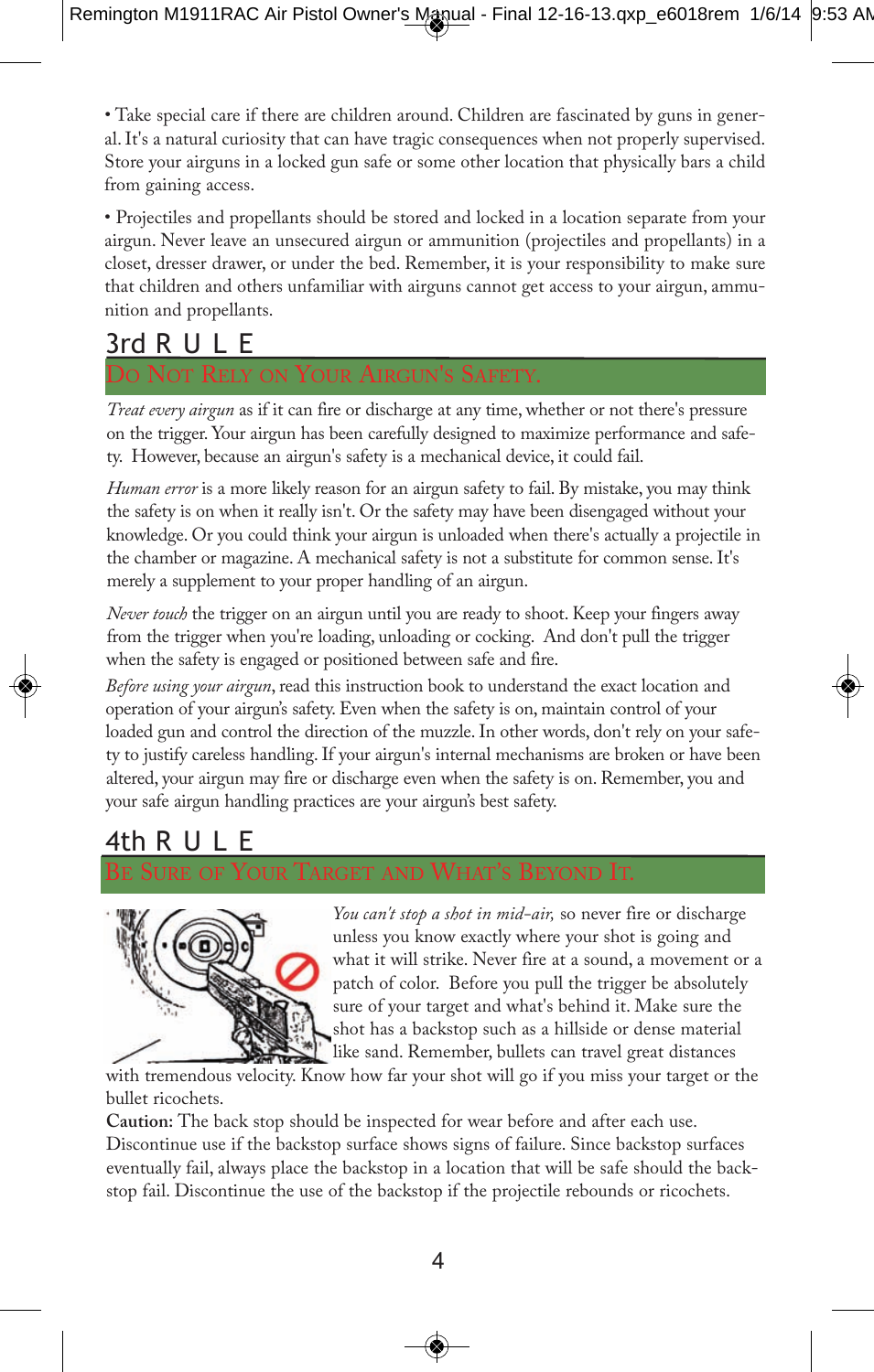#### 5th R U L E

*Every airgun is designed* to use a certain caliber and type of projectiles. Using the wrong projectiles or propellent can cause serious personal injury or death and/or property damage. It's your responsibility to make sure the ammunition (projectiles and propellants) you use exactly matches the caliber and propellent type recommended for your airgun. Refer to this instruction book to find out the specific requirements of your airgun. Always read and heed the instructions on ammunition (projectiles and propellants) containers.

*Use only approved*  $CO<sub>2</sub>$  *gas containers for your 1911RAC air pistol.* Only use container's which are approved and are in good working condition. Discard all used container in accordance with the manufacturer's recommendations.

**WARNING!** *The CO<sub>2</sub> cartridges may explode at temperatures above 120 deg F (48.9 deg. C)*. Do not mutilate or incinerate the  $CO_2$  cartridges. Do not expose them to heat or store the  $CO_2$  cartridges at temperatures above 120 deg. F (48.9 deg. C).

#### 6th R U L E

HANDLE WITH CARE.

*If for some reason* the airgun does not discharge or FIRE when you pull the trigger, stop and remember the 1st Rule of Airgun Safety - always keep the muzzle pointed in a safe direction. Keep your face away from the breech, then engage the safety, carefully open the action, and unload the airgun and dispose of the projectile. Remember that anytime the airgun is cocked and a projectile is in the chamber or magazine, your airgun is ready to use. Even if you tried to shoot and your airgun didn't discharge, treat your airgun as if it could still discharge or fire.

#### 7th R U L E

*Your sight and hearing* risk injury from shooting and should be protected at all times.

Wear protective shooting glasses to guard against shooting debris and even twigs and branches in the field. Also be sure to wear eye protection when you're disassembling or cleaning an airgun so that tensioned parts (like springs) and cleaning solvents don't come in contact with your eyes. Learn to use eye and ear protection at all times.

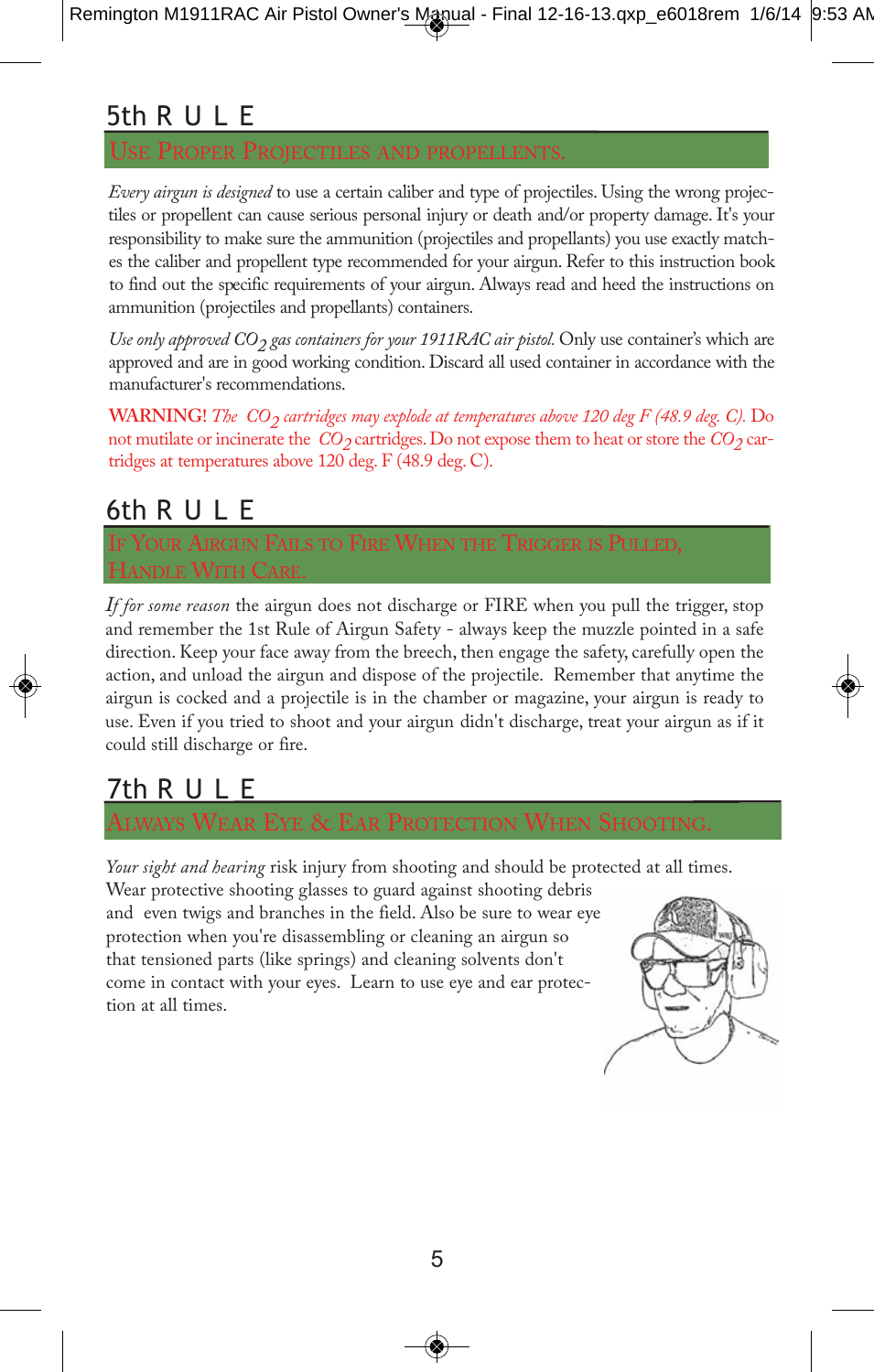#### 8th R U L E

*Before loading your airgun*, open the action and make sure there's no ammunition in the chamber or magazine. Check the barrel for any obstructions or debris. Even a small amount of snow, mud, excess lubricant or grease in the bore can increase pressure and cause damage to your airgun. Use a cleaning rod and patch to wipe away anti-rust compounds or any other residues or obstructions in the barrel. Never try to shoot out an obstruction by loading another projectile and firing!



*When firing*, rely on your instincts. If the noise or recoil of your airgun seems different, stop everything, unload your airgun and be sure nothing is lodged in the barrel. Always be sure you're using the correct size and type of ammunition in your airgun and the barrel is free of obstructions.

#### 9th R U L E

## ALTER OR MODIFY YOUR AIRGUN AND HAVE IT

*Your airgun has* been designed to operate according to certain factory specifications. You'll jeopardize your safety and that of others around you by attempting to alter its trigger, mechanical safety or other mechanisms. So never alter or modify your airgun in any way. *Like any mechanical device,* an airgun is subject to wear. It must be maintained



and periodically serviced to assure optimum safety and performance. Only a qualified service facility should service, repair or modify your Remington air rifle or pistol. Consult your instruction book for instructions on how to send your airgun to the factory or for the location of the nearest Remington authorized repair centers.

*Proper cleaning and lubrication* are also important to airgun maintenance and are necessary to assure accuracy, safety and reliability. Before cleaning, always make sure that your airgun is completely unloaded. And always clean the barrel from the chamber end to the muzzle when possible.

*Make it a practice to clean* your bore regularly. Be sure to clean

your entire airgun before and after long-term storage and no less than once a year. It's also important to clean your airgun whenever it's been exposed to adverse conditions such as rain, dirt, mud, snow, sleet or saltwater.

*For safe and dependable* operation of your airgun, all parts of your gun must be properly cleaned and lubricated. Periodically inspect the internal workings of your gun to be sure they're clean and free of rust, unwanted dirt and debris.

*Use recommended lubricants* on your airgun and do not over-lubricate. Excessive use of a non-recommended lubricant could adversely affect the function and safe operation of your gun. Remember, you are responsible for the proper care and maintenance of your airgun. Failure to properly maintain your airgun cannot only damage or ruin your airgun, it can expose you and others to unnecessary risks of personal injury or death.

6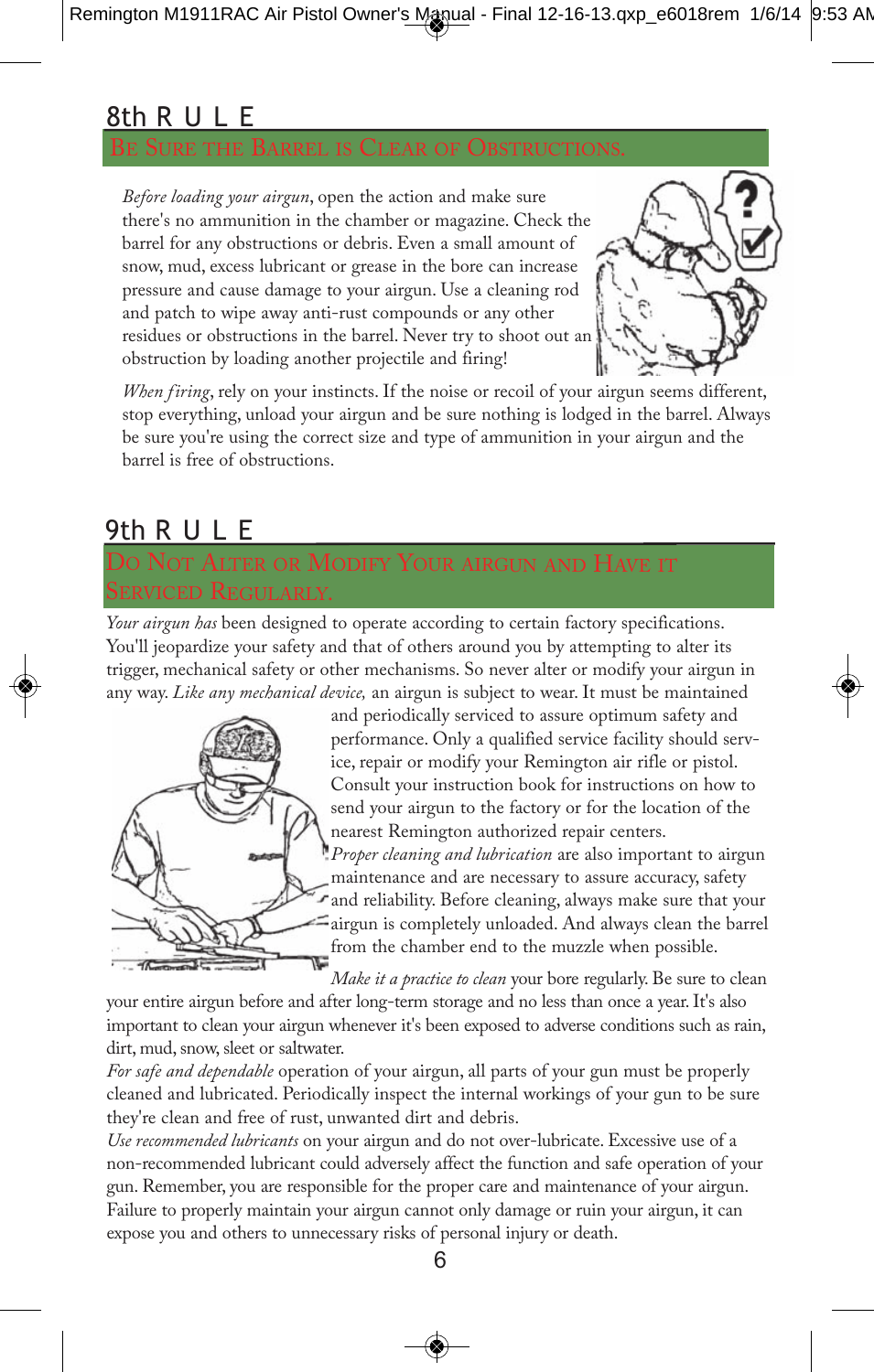#### 10th R U L E

*Not all airguns are alike.* They have different mechanical characteristics that dictate how you should carry and handle them. Anyone who plans to use an airgun should first become totally familiar with the type of airgun it is and the safe handling procedures for loading, unloading, carrying, shooting and storing it.

*Before you even unpack* your new Remington airgun, read this instruction book from cover to cover and familiarize yourself with the different component parts of the airgun. Then read, understand and follow the Ten Rules of Airgun Safety in this manual.



**WARNING!** Cleaning airguns or handling projectiles may result in exposure to lead, a substance known to cause birth defects, reproductive harm, cancer and other serious physical injury. Have adequate ventilation at all times. Wash hands thoroughly after exposure.

#### **SHOOT SOBER!!**

There's one other rule that must be followed when handling airguns. In fact, respect for this rule is necessary in order to effectively practice the Ten Rules of Airgun Safety. The rule is: SHOOT SOBER! Shooting and alcohol or drugs make a deadly combination. Never consume anything that would mildly impair your judgment or physical coordination when you're using an airgun. A staggering percentage of the shooting accidents that occur every year involve alcohol or drugs. Be smart. Always shoot sober and stay alive.

**WARNING!** Failure to follow any of these safety rules may cause personal injury or death to the shooter or bystander and damage to property. Do not use an airgun until you fully understand and practice the Ten Rules of Airgun Safety. If you have any questions about the safe use of a Remington Air Rifle or Pistol, write to us at Remington Arms Company, LLC, Consumer Service, 870 Remington Drive, Madison, NC 27025-0700, or call us at 1-800-243-9700.

#### **DON'T KEEP THIS TO YOURSELF.**

*Now that you're an airgun owner* you have the obligation to help ensure that shooting sports are safe for everyone - participants and bystanders alike. You can do that by practicing these principles of airgun safety and passing them on to others - especially new shooters. Set an example for beginners. Be a guide to their safe entry into the



exciting world of shooting sports. Invest your time and patience for the love of the sport and for its future. After all, it's your love of the sport that led you to buy a new Remington airgun.

Remember, airgun safety depends on you! That's the only way to really enjoy your new Remington airgun and to preserve shooting as we know it today.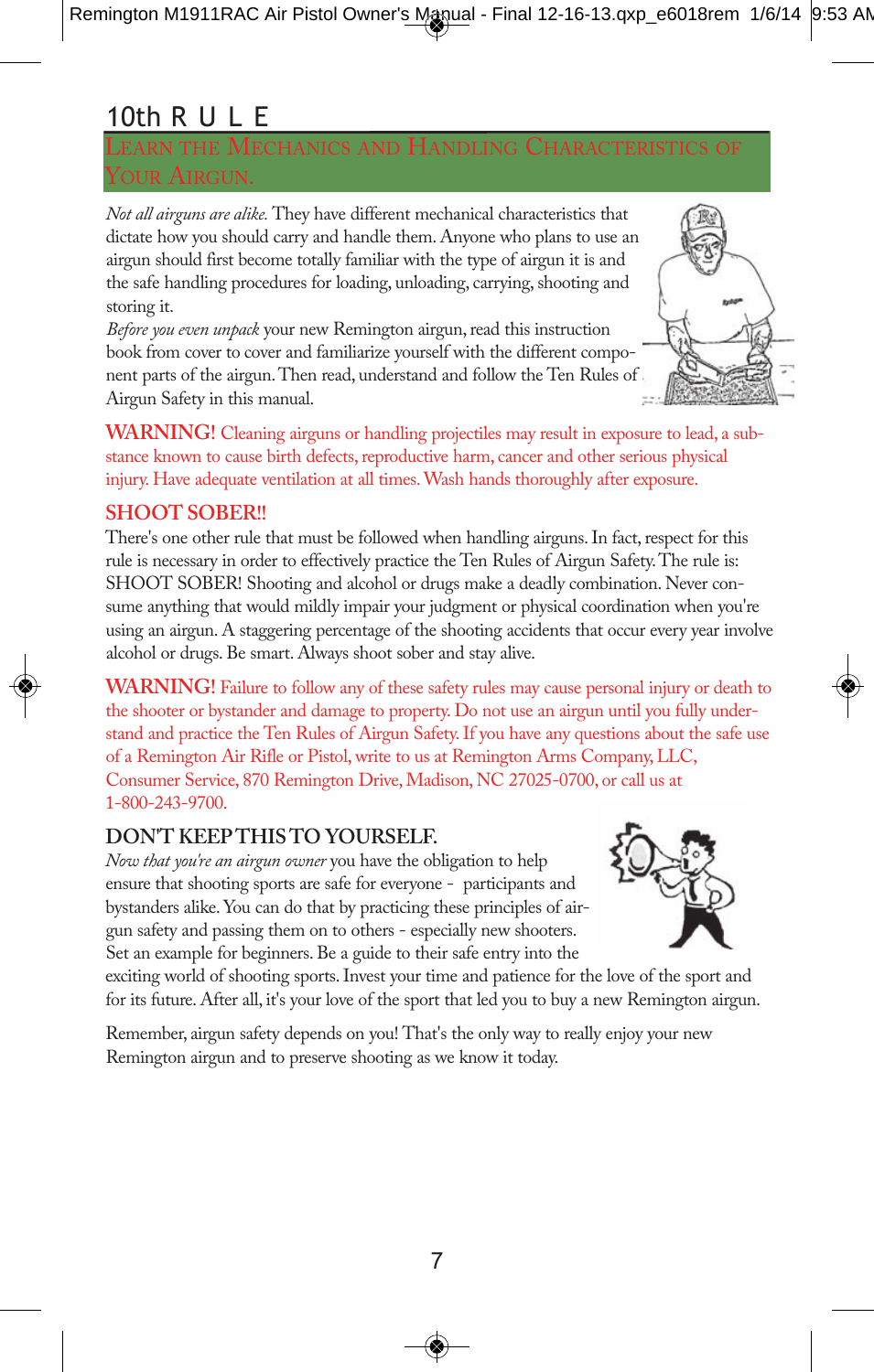#### **Always Practice Safe Airgun Handling!**

**WARNING!** Always keep the air pistol pointed in a safe direction.

**WARNING!** Read and understand this manual be for shooting! This airgun is for ages 16 years or older. Adult supervision is required. Misuse may cause serious personal injury or death. Always keep the Airgun pointed in a safe direction. Failure to control the direction of the muzzle when it is discharged may lead to property damage, personal injury, or death.

**WARNING!** Always wear eye and ear protection when discharging your airgun. Failure to use proper protective equipment may lead to property damage and/or personal injury. See "*The Ten Rules of Airgun Safety,"* on page 3 of this manual.

**WARNING!** Never place your finger on the trigger unless you are ready to discharge or fire the Airgun. Careless placement of a finger on the trigger may lead to an unintentional pulling of the trigger and discharge of the Airgun. This may lead to personal injury, property damage, or death.

**WARNING!** Airguns are not a TOY. Misuse or careless use may result in serious injury or death. Dangerous within 300 yards (277 Meters).

**WARNING!** The use of incorrect (not recommended) projectiles may not be safe. Used projectiles should never be reused. Using a projectile not authorized may lead to property damage or personal injury.

**WARNING!** Do not alter, modify, bypass, or render the safety features of this airgun inoperative. Altering the airgun's safety mechanism may lead to property damage, personal injury and/or death.

**WARNING!** Do not brandish or display this airgun in public. Doing so, may confuse people and may be a crime. Police and others may think this airgun is a firearm. Do not change the coloration and markings to make the airgun look like a firearm. Doing so will be dangerous and may also be a crime.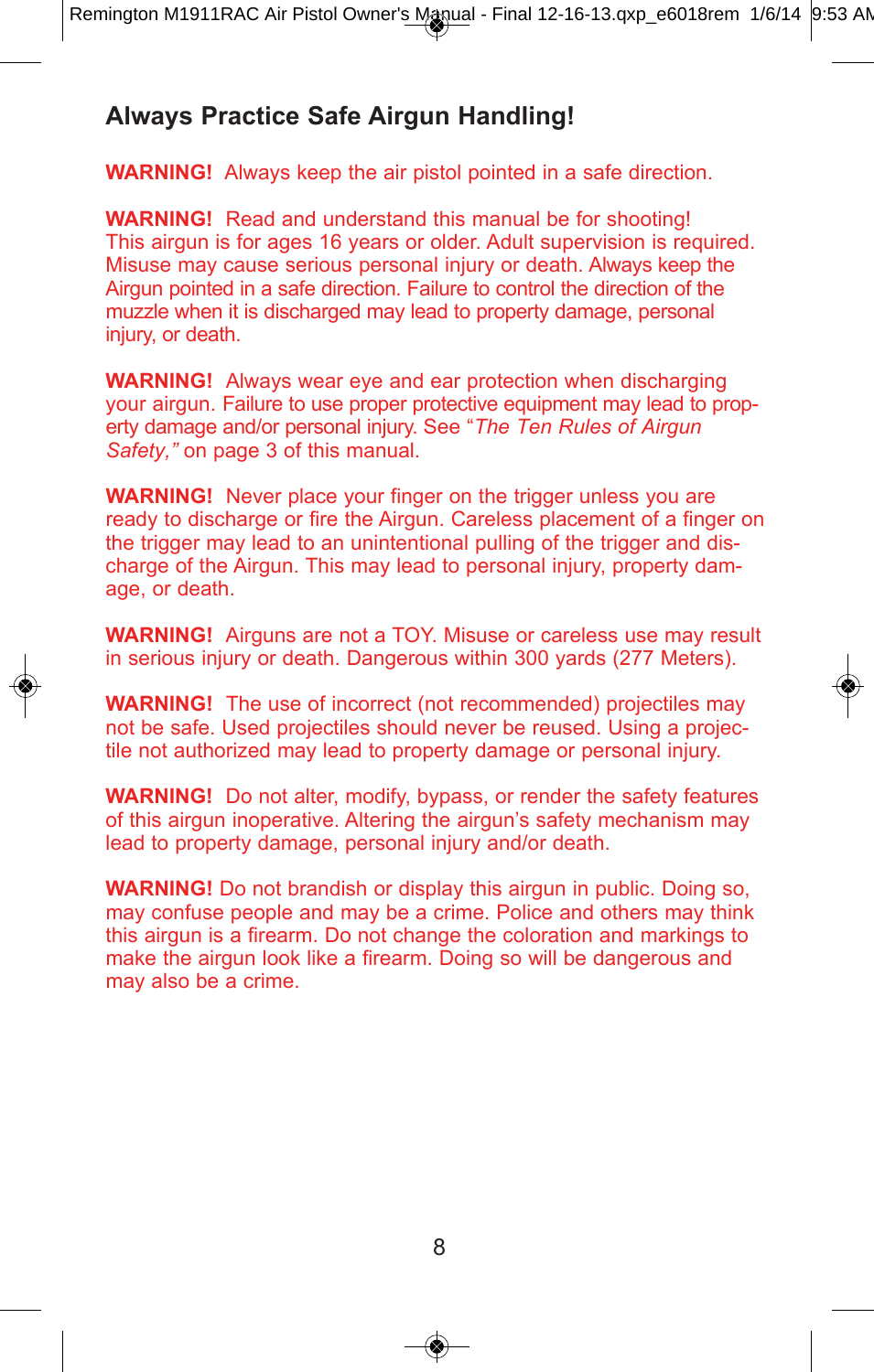#### Model 1911RAC Autoloading Air Pistols

*Congratulations on your choice of a Remington BB air pistol. With proper care, it should give you many years of dependable use and enjoyment. For best results, we recommend that you use Remington® projectiles and 12 gram CO2 cartridges. This is the ammunition (projectiles) and power source used in factory testing of your air pistol against our rigorous function and performance standards.*

#### **Important Parts of the Air Pistol**

**PiCTuRe 1** *This picture shows the main parts of a MODEL 1911RAC Series Air Pistol. The picture will aid in understanding the instructions.*



#### **Remington Model 1911RAC Air Pistol Specifications:**

| <b>Energy Source</b>                  | CO <sub>2</sub><br>12 gram                    | Safety<br>Description | Lever-<br>Slide Block  |
|---------------------------------------|-----------------------------------------------|-----------------------|------------------------|
| Muzzle Velocity                       | 320 fps                                       | Safety Type           | Manual                 |
| Muzzle Energy                         | 1.4 joule                                     | Caliber               | 0.177(4.5mm)           |
| Range                                 | 300 Yardsl<br>(277 M)                         | Magazine Type         | Detachable             |
| Sights                                | Fixed                                         | Capacity              | 18 Steel BB's          |
| <b>Upper Operating</b><br>Temperature | $120^{\circ}$ F<br>$(48.9^{\circ} \text{ C})$ | Action Type           | Semi-Auto<br>Blow-back |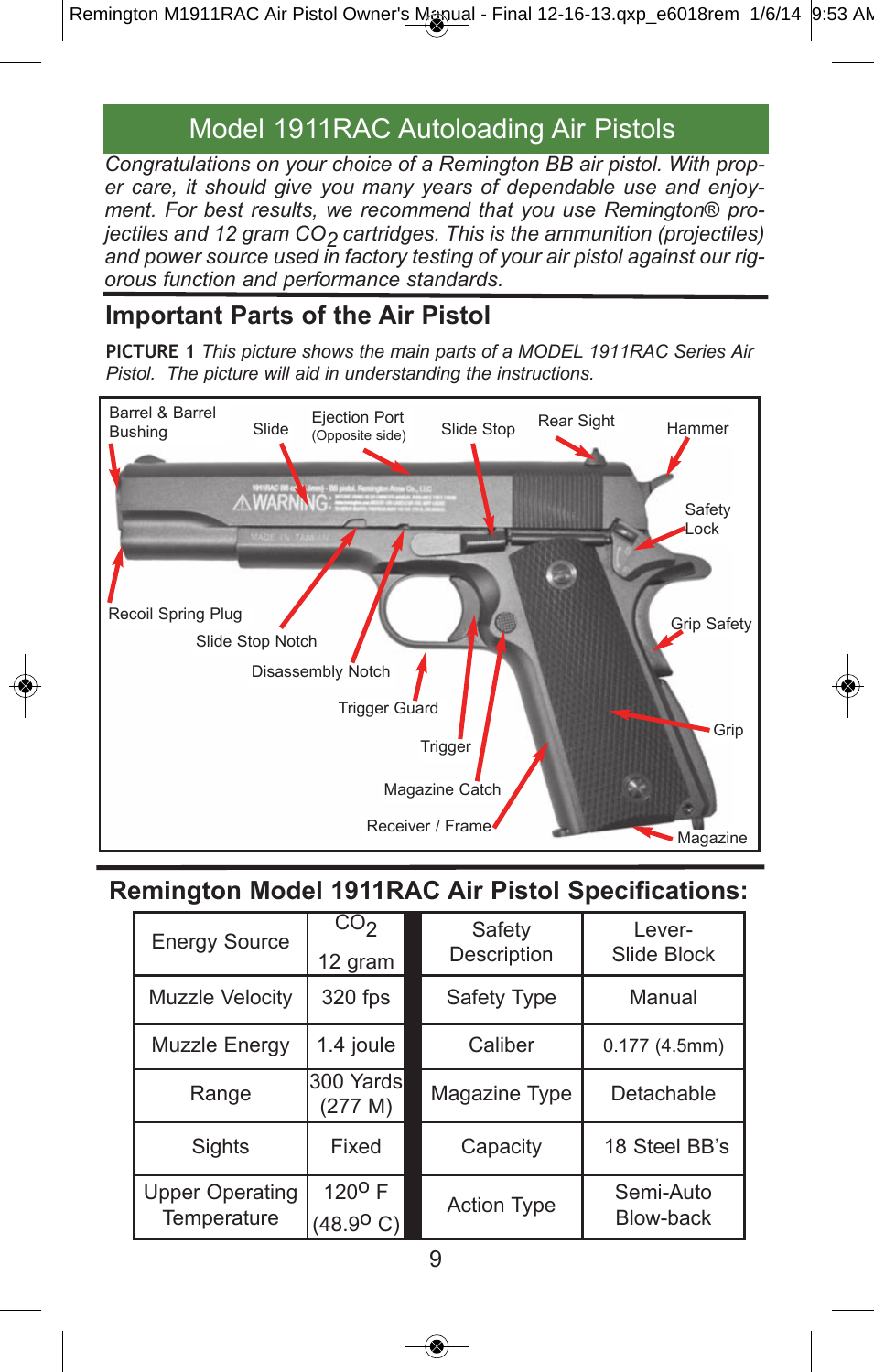#### **The safety Mechanism**

The safety mechanism of the Model 1911RAC series air pistol provides protection against accidental or unintentional discharge under normal usage when properly engaged and in good working order.

The safety mechanism is not a substitute for following the rules of safe airgun handling. The Safety Lock prevents the slide, trigger, and hammer from movement when engaged in the "ON" or "**S**" position.

To activate the safety mechanism, push the Safety Lock located at the rear of the receiver up until it stops and is fully engaged in the safety engagement notch of the slide. See

Picture 2.

Do not touch the trigger while moving the Safety Lock. Your fingers and all other objects should be kept outside of the trigger guard.

Before handling or inspecting the airgun, always fully engage the safety mechanism when the slide is in the



forward position and the hammer is cocked by moving the Safety Lock up fully into the safety engagement notch. See Picture 2.

When you are ready to discharge the air pistol, disengage the safety mechanism by pushing the Safety Lock downward until it stops. See Picture 3.

When the safety mechanism is disengaged the airgun is ready to be discharged or FIRED.

Do not touch the trigger while moving the Safety Lock. Your fingers and all other objects should be kept outside of the trigger guard and away from the trigger until you are actually ready to discharge or FIRE the pistol. Never pull the trigger when the safety mechanism is in the "ON" or "**S**" position.



Even when the safety is engaged in the "ON" or"**S**" position, careless handling could cause the airgun to discharge. See: "The Ten Rules of Airgun Safety."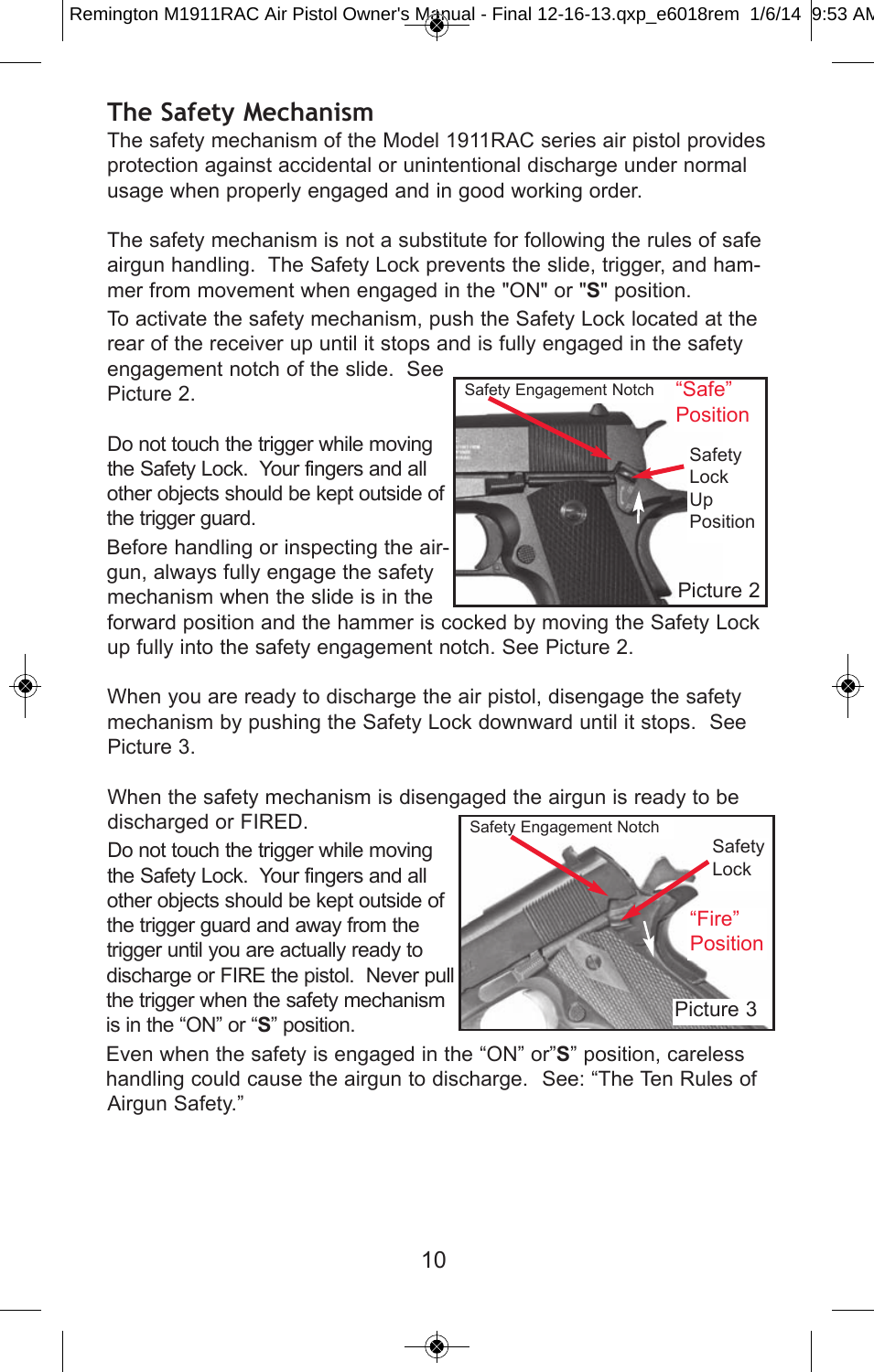Remington M1911RAC Air Pistol Owner's Manual - Final 12-16-13.qxp\_e6018rem 1/6/14 9:53 AM

#### **grip safety**

The Grip Safety is located in the rear of the grip below the hammer. See Picture 4. The grip safety prevents rearward travel of the trigger unless the handgun is held normally in the shooting hand with a firm positive grasp.

**Note:** The Air Pistol will discharge or FIRE when the trigger is pulled, the safety mech-



anism is in the "OFF" or "FIRE" position, and the grip safety is fully depressed.

**WARNING!** Do not alter, modify, bypass, or render the safety features inoperative. Altering the air pistol's safeties may lead to property damage, personal injury and/or death.

#### **The hammer**

The function of the hammer is to strike the gas valve in a gas operated air pistol. Control the hammer at all time with your thumb.

**WARNING!** Lowering the hammer from fully cocked to rest (decocking) position is not recommended, but if performed should only be attempted when the magazine is removed and the chamber is empty. Always keep the airgun pointed in a safe direction.

**WARNING!** Always point the muzzle in a safe direction. Ensure to engage the slide safety when not discharging the air pistol. Engage the safety by moving the safety lever fully upward. Not obeying these instructions may lead to personal injury or death.

The Model 1911RAC Air Pistol has two (2) hammer positions:

At Rest - the face of the hammer is resting on the Breech. **full Cock -** the hammer is in the fully rearward position. The fully cocked or fully rearward position is the FIRE position.



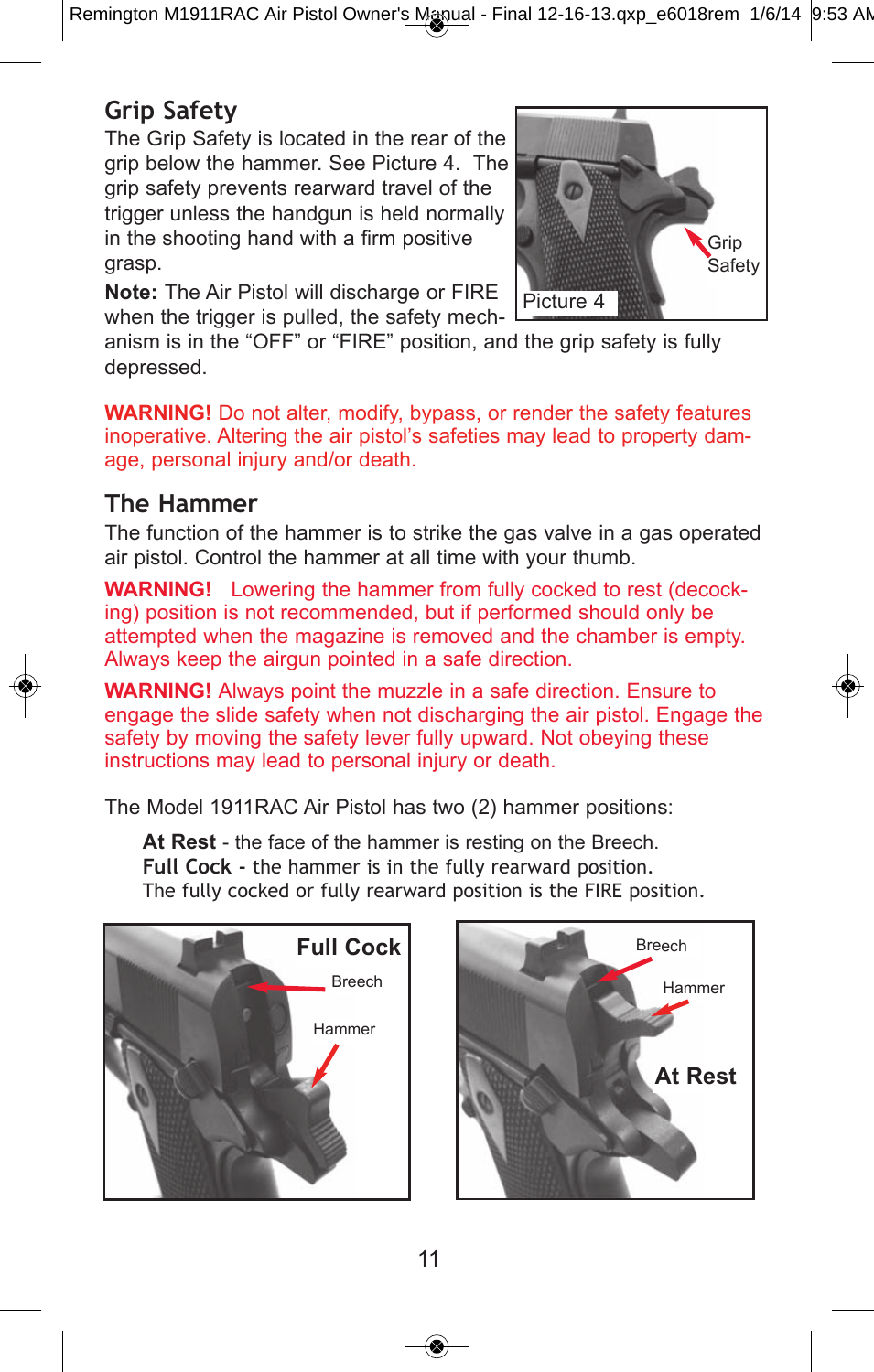#### **locking Device**

A locking device should be used to assist the owner in protecting against unauthorized use. For proper installation of the locking device, see separate instructions provided in packaging. These are storage locking devices. The airgun should be completely unloaded when stored or not in use.

**WARNING!** The locking device does not eliminate the need for safe air pistol handling and storage, including keeping this and every airgun unloaded and locked in a secure place when not in use. Read and follow these and other safety rules in this instruction book. Failure to read, understand, and obey these rules can result in serious personal injury or death. Always keep the air pistol pointed in a safe direction. See: "*The Ten Rules of Airgun Safety*."

Keep your locking device engaged when your air pistol is not in use. See Picture 5. Keep the keys in a separate and secure place, inaccessible to others. Do NOT leave your keys or any projectiles or  $CO<sub>2</sub>$  cartridges with your air pistol, which should be kept unloaded and locked in a safe place.



#### **The Magazine Catch**

The Magazine Catch is used to release the magazine from the air pis-

tol. The Magazine Catch is located on the shooter's left behind the trigger. To release a magazine from the receiver, hold one hand under the magazine while pushing the Magazine Catch. See Picture 6.

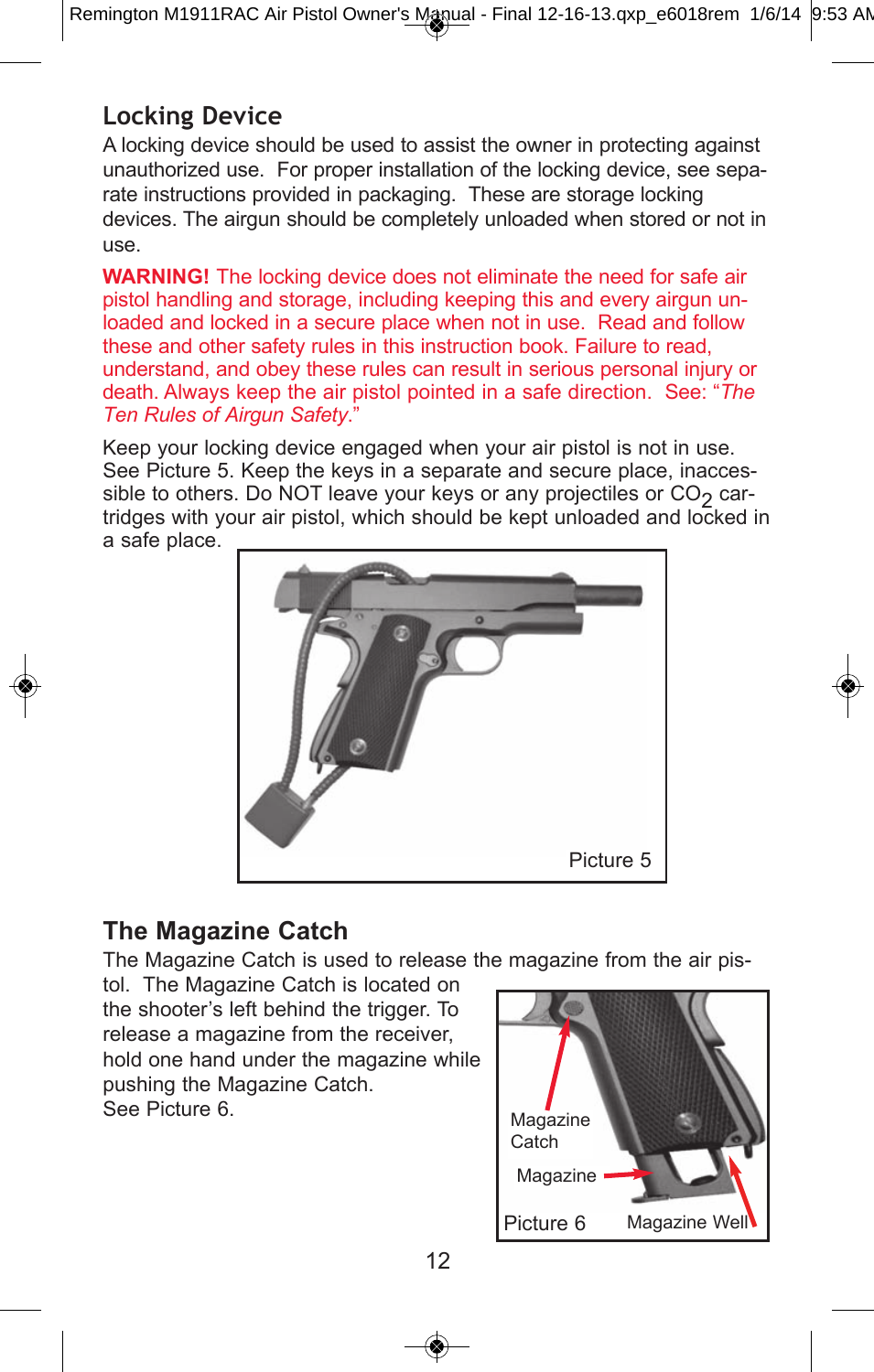#### **Trigger Assembly**

#### *Pulling the trigger DISCHARGES the air pistol.*

The trigger assembly of the Model 1911RAC series BB air pistols have been designed for optimal trigger pull. The factory settings provide a crisp, clean trigger pull for superior performance. The trigger assembly is not adjustable. All repairs to the trigger assembly must be made by the factory or a Remington Authorized Repair Center.

**WARNING!** Never place your finger on the trigger unless you are ready to discharge or FIRE the air pistol.

**WARNING!** Never manipulate, adjust or change any of the internal components of your air pistol unless specifically directed to do so in this instruction manual. Improper manipulation of any internal component may affect the safety and reliability of your air pistol and may cause serious injury or death.

#### **safe Air Pistol handling:**

**WARNING!** Always ensure the air pistol is unloaded when handling, inspecting, or disassembling. Not obeying these instructions may lead to personal injury or death.

- 1. Keep the air pistol pointed in a safe direction throughout the inspection process.
- 2. Remove the magazine by pressing the magazine catch.
- 3. Keep fingers and other objects outside of trigger guard, disengage the safety mechanism by moving the Safety Lock fully down into the "FIRE" position.
- 4. Hold the air pistol normally with your shooting hand while pulling



- the slide fully downward with your support hand. 5. With the slide fully rearward, lock the slide in the open position by pushing the slide stop up, engaging the Slide Stop Notch fully. See Picture 7.
- 6. Remove a chambered projectile (BB) by tilting the pistol to the side and downward. See Picture 8.
- 7. Look into the ejection port, visually check the chamber and magazine well for projectiles ensuring the air pistol is unloaded.

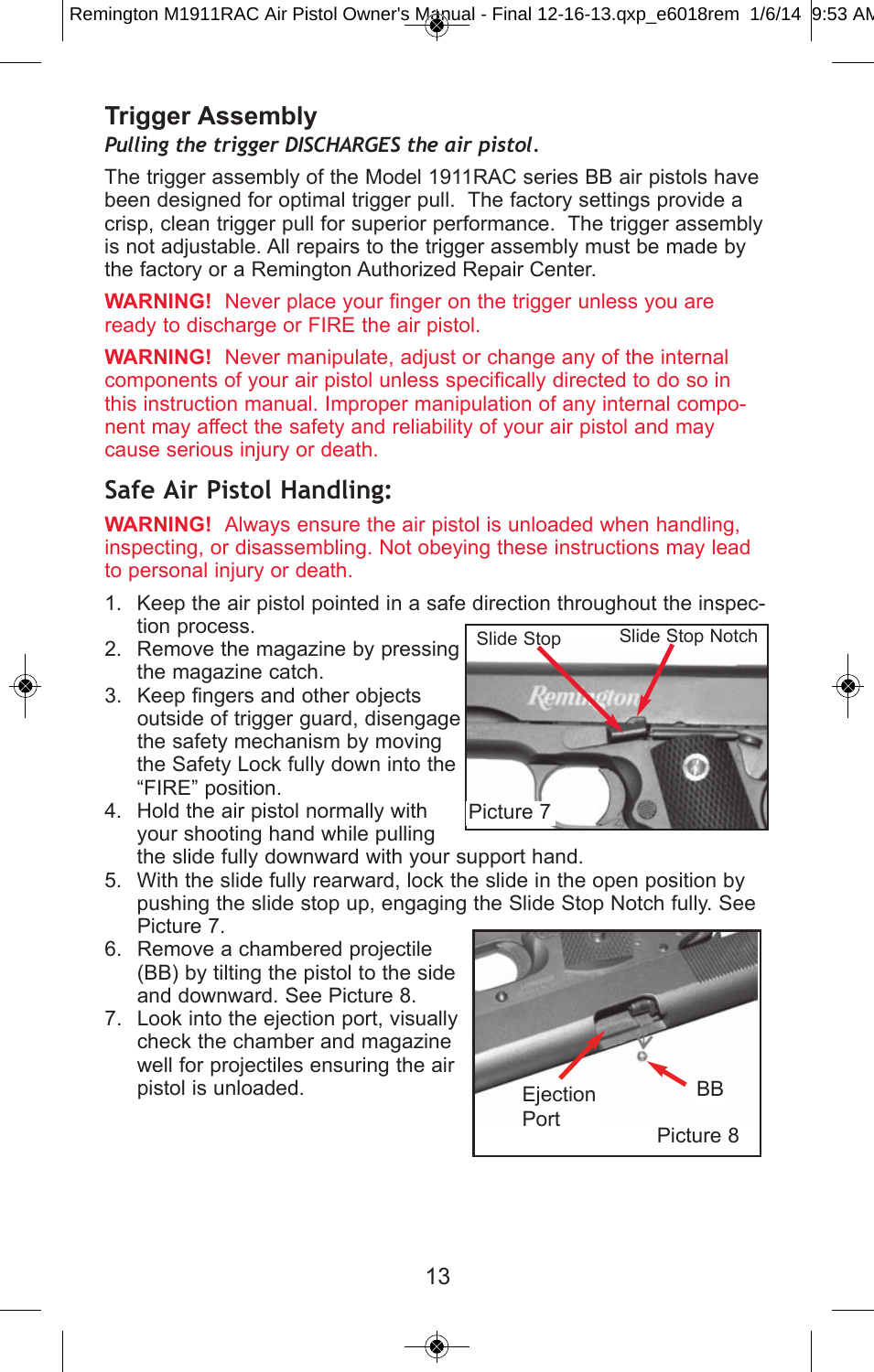#### **The Barrel**

**WARNING!** The inside of the barrel must be clean and free of obstructions. See: "*The Ten Rules of Airgun Safety."* Not obeying these instructions may lead to personal injury.

#### **To Check the Barrel for obstructions:**

- 1. Always point the air pistol in a safe direction.
- 2. Remove the magazine by pressing the magazine catch button.
- 3. Disengage the safety mechanism by moving the Safety Lock down. Keep fingers and other objects outside of trigger guard.
- 4. With your support hand, pull the slide fully rearward.
- 5. With the slide fully rearward, lock the slide in the open position by pushing the slide stop up fully engaging the Slide Stop Notch. See Picture 7.
- 6. Look into the ejection port, visually check the chamber and magazine well to make sure the handgun is completely unloaded.
- 7. If the air pistol is not unloaded, see "To Unload the Air Pistol."
- 8. Insert a cleaning rod of the correct size into the muzzle.
- 9. Push the rod completely through the barrel until the rod can be seen at the ejection port.

#### **To Remove a Barrel obstruction:**

- 10. Insert the cleaning rod into the muzzle and lightly tap the rod to free the object from the barrel.
- 11. Push rod all the way through the barrel until the rod can be seen at the chamber opening or the ejection port.
- 12. If an object cannot be easily pushed out of the barrel with a cleaning rod, return the airgun to a Remington Authorized Repair Center. See page 27 for instructions to obtain Service.

#### **To Install a 12g CO<sub>2</sub> Cartridge**

**WARNING!** *The CO<sub>2</sub> cartridges may explode at temperatures above 120 deg F (48.9 deg. C).* Do not mutilate or incinerate the *CO<sub>2</sub>* cartridges. Do not expose them to heat or store the *CO<sub>2</sub>* cartridges at temperatures above 120 deg. F (48.9 deg. C).

Note: Remington recommends using Remington's 12g  $CO<sub>2</sub>$  cartridges.

- 1. Always point the air pistol in a safe direction.
- 2. Remove the magazine by pressing the magazine catch.
- 3. Disengage the safety mechanism by moving the Safety Lock down. Keep fingers and other objects outside of the trigger guard.
- 4. With your support hand, pull the slide fully rearward.
- 5. With the slide fully rearward, lock the slide in the open position by pushing the slide stop up fully engaging the Slide Stop Notch. See Picture 7.
- 6. Look into the ejection port, visually check the chamber and magazine well to make sure the air pistol is completely unloaded.
- 7. If the air pistol is not unloaded, see "To Unload the Air Pistol."
- 8. Loosen (counterclockwise) the cartridge retaining screw located on the bottom of the magazine with the Allen Wrench provided.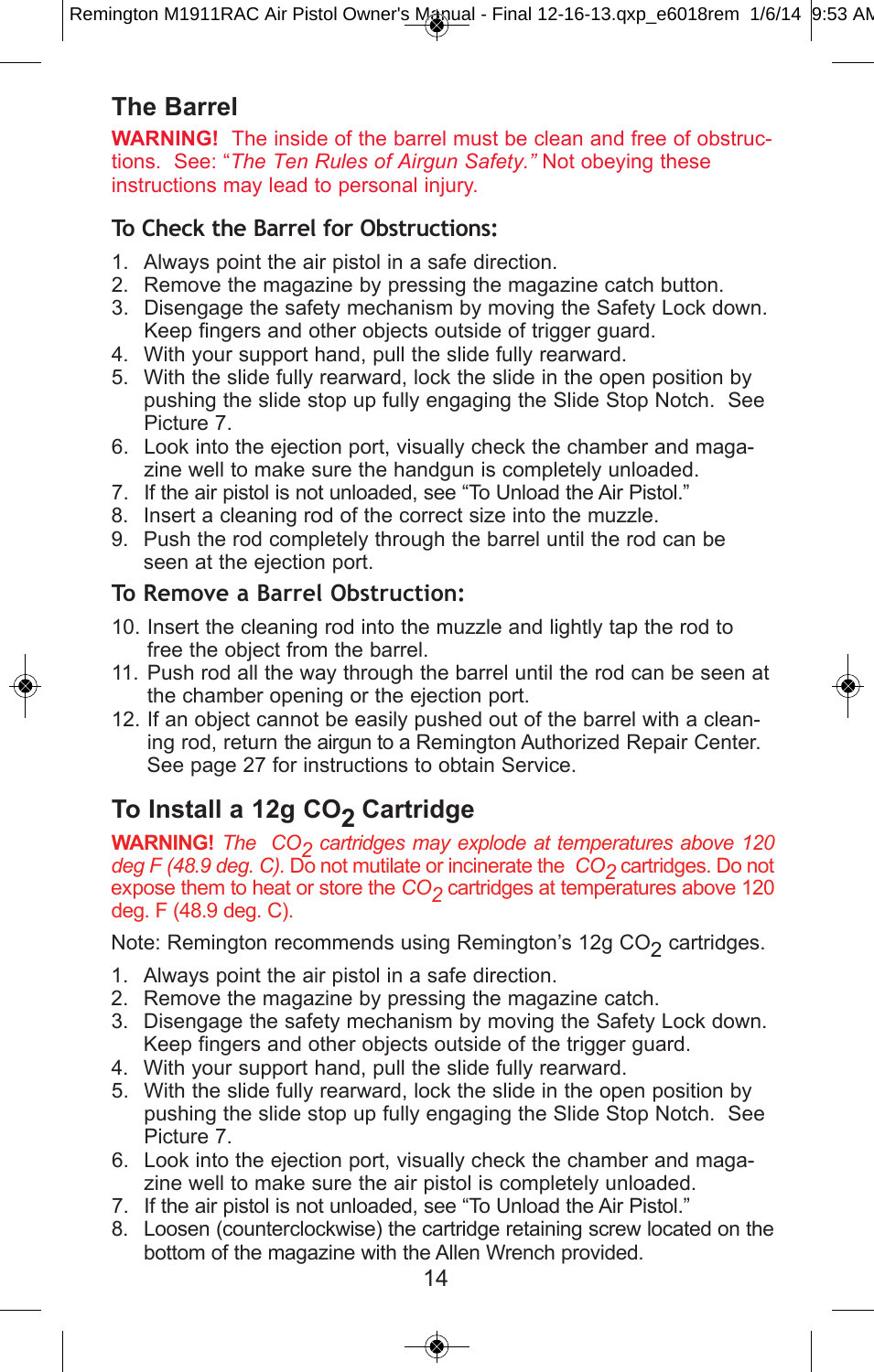9. Insert the  $CO<sub>2</sub>$  cartridge, top first, in the magazine. Ensure the cartridge is located in the center of the gas seal. See Picture 9.



10. While holding the cartridge in the center of the magazine, tighten the cartridge retaining screw clockwise which is located at the bottom of the magazine until the  $CO<sub>2</sub>$  cartridge is secured into position. (expansion of the  $CO<sub>2</sub>$  will be heard as the cartridge is secured into position). See Picture 10.

Note: Do not over tighten the cartridge as the O'rings can be damaged.

- 11. Once the cartridge is secured into position, remove the Allen Wench.
- 12. Slide the magazine into the magazine well (grip) until the magazine latch is engaged and the magazine is secure. See Picture 11.

#### **To Remove a 12g CO<sub>2</sub> Cartridge**



**WARNING!** Keep hands away from escaping  $CO<sub>2</sub>$  gas. The gas can cause frostbite if allowed

to come in contact with skin. Always make sure the  $CO<sub>2</sub>$  cartridge is completely empty before attempting to remove it from the air pistol.

- 1. Always point the air pistol in a safe direction.
- 2. Remove the magazine by pressing the magazine catch.
- 3. Disengage the safety mechanism by moving the Safety Lock down. Keep fingers and other objects outside of trigger guard.
- 4. With your support hand, pull the slide fully rearward.
- 5. With the slide fully rearward, lock the slide in the open position by pushing the slide stop up fully engaging the Slide Stop Notch. See Picture 7.
- 6. Look into the ejection port, visually check the chamber and magazine well (grip) to make sure the air pistol is completely unloaded.
- 7. If the air pistol is not unloaded, see "To Unload the Air Pistol."
- 8. Slowly loosen (counterclockwise) the hex screw located on the bottom of the magazine with the Allen Wrench provided to allow any remaining gas to escape. Do not place fingers near the gas clynder while gas is released. See Picture 10.
- 9. Once the cartridge is empty, continue to loosen the hex screw.
- 10. Remove the cartridge from the magazine.

**WARNING!** When removing a CO<sub>2</sub> cartridge which is not empty from the magazine, do not let the gas escape too quickly, as this could cause damage to the gas seals.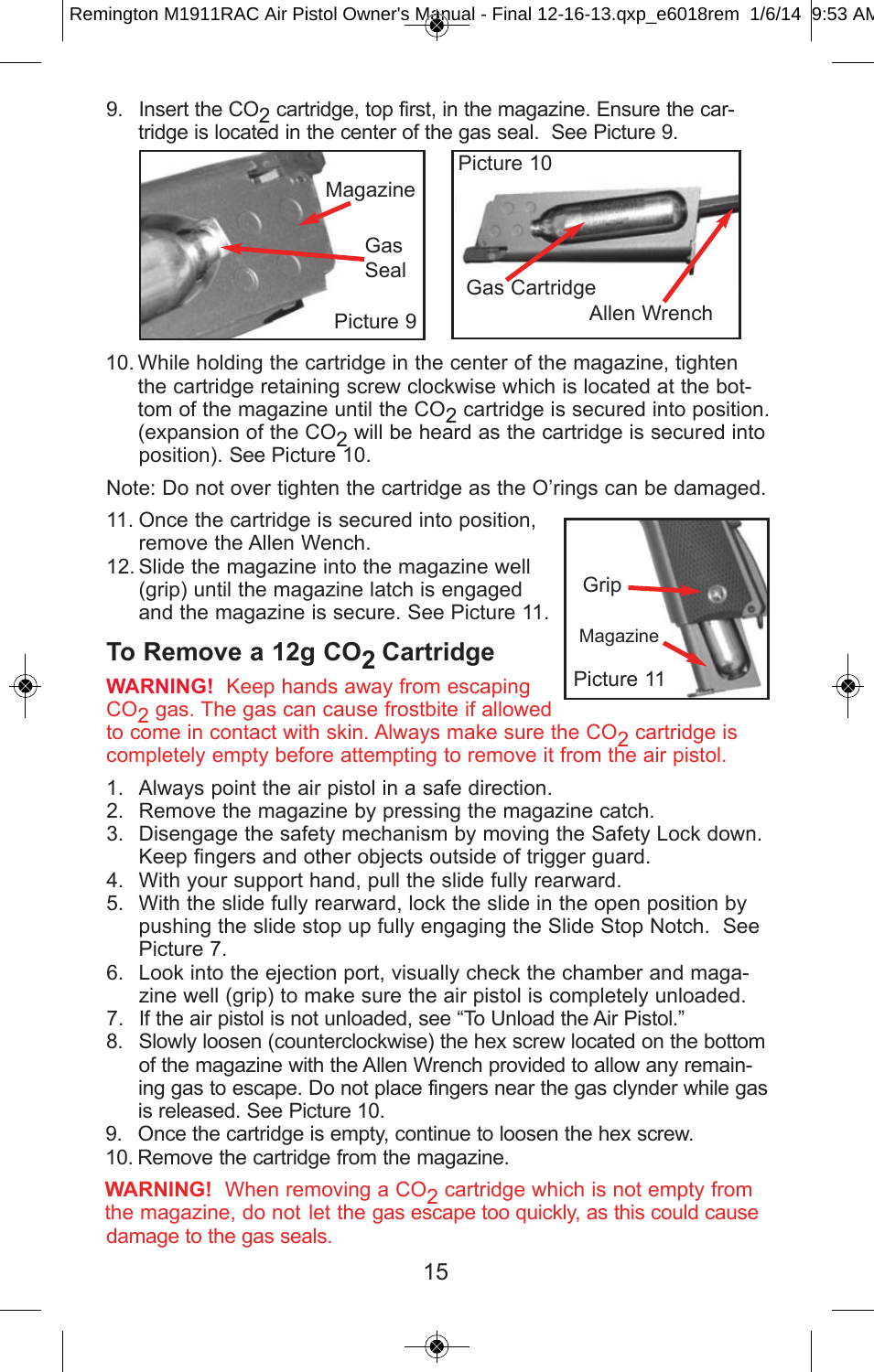#### **To Load the Air Pistol:**

The 1911RAC 0.177" (4.5mm) caliber air pistol was designed to work with only projectile of high quality copper or zinc coated steel BB ("round-shot"). The diameter range of the BB is 0.171" to 0.173".

**WARNING!** Using incorrect projectiles or used BBs in your air pistol can result in a severe malfunction of your air pistol. Remington recommends using Remington's premium grade steel BBs in your air pistol. Not obeying these instructions may lead to personal injury.

#### **To load the Chamber and Magazine:**

- 1. Always point the airgun in a safe direction.
- 2. Engage the safety by moving the Safety Lock up fully into the slide's safety engagement notch. See Picture 2.
- 3. Release the magazine by pressing the magazine catch, located on the receiver behind the trigger.

#### **To Load the Magazine:**

4. Compress the magazine follower/loading arm down passed the loading port. See Picture 12.





While holding the magazine at a slight incline, place one BB at a time in the loading port until full. See Picture 12.

- 6. Release the magazine's Loading Arm and spring from the loading position. See Picture 13.
- 7. Push the full magazine into the magazine well (grip) of the air pistol. See Picture 14.
- 8. Make sure the magazine is fully and securely latched into position.

**Caution!** Do not use excessive upward force when inserting a loaded magazine into the magazine well. Excessive upward force could cause an open slide to move forward unexpectedly, chambering a BB.

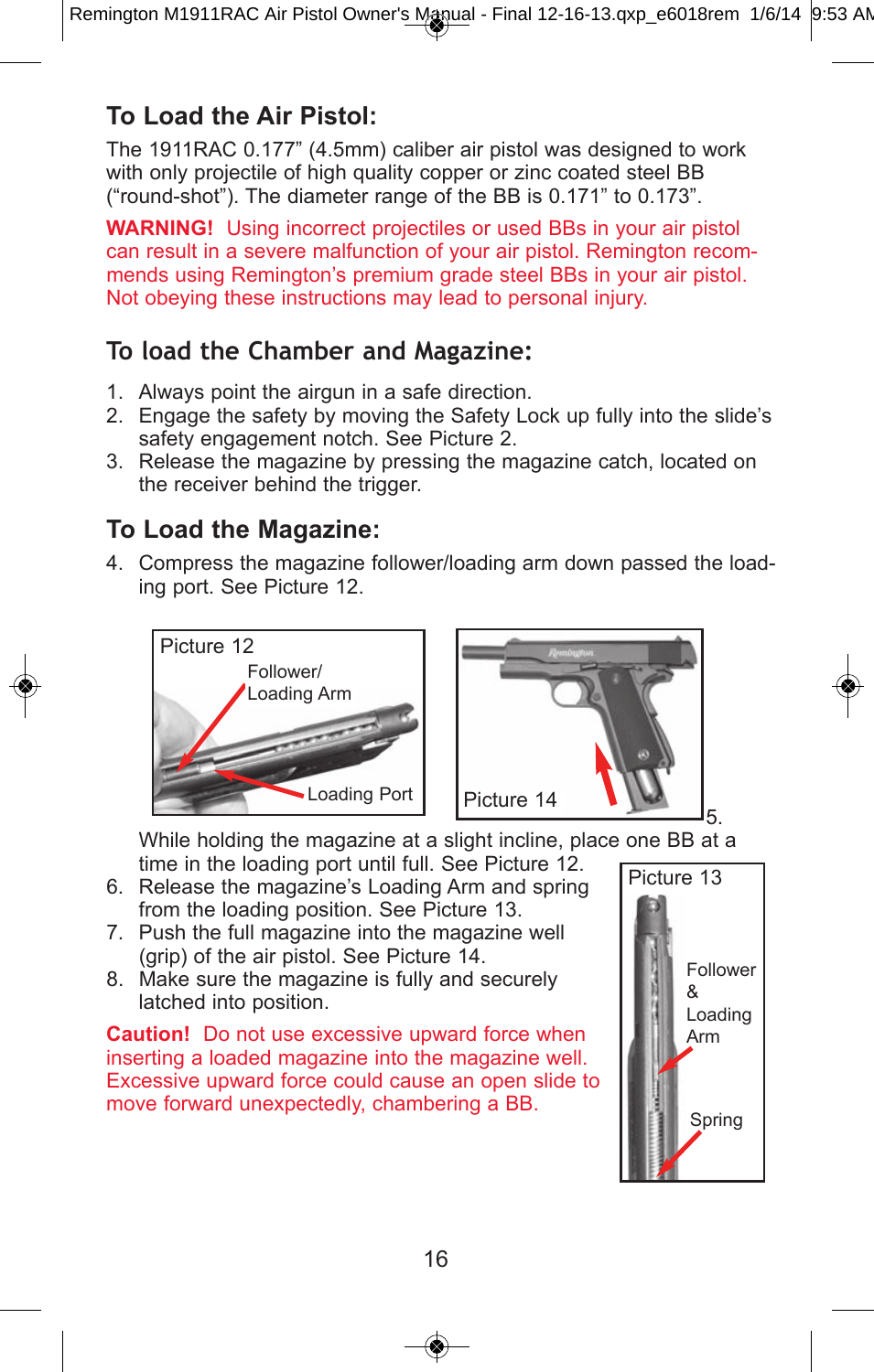Remington M1911RAC Air Pistol Owner's Manual - Final 12-16-13.qxp\_e6018rem 1/6/14 9:53 AM

#### **To load the Chamber:**

- 9. Disengage the safety mechanism by moving the Safety Lock downward until it stops. See Picture 3.
- 10. Hold the air pistol normally with your shooting hand, while pulling the slide fully rearward with your support hand. See Picture 15. Keep fingers and other objects outside of trigger guard.



**Caution!** Before releasing the slide ensure fingers, hands, and clothing are clear of the slide's path as it moves forward.

- 11. Once the slide is in the full rear position, release the slide, letting the slide move freely forward.
- 12. Engage the safety mechanism by moving the Safety Lock up fully into the slide's safety engagement notch. See Picture 2.

**WARNING!** The air pistol is now cocked and loaded. Always engage and keep the safety mechanism in the "On" or "S" posi-

tion until ready to discharge the air pistol. Always keep the air pistol pointed in a safe direction. Not obeying these instructions may lead to personal injury.



Shooting Hand

#### **To Discharge the Air Pistol:**

**WARNING!** Always wear eye and ear protection when discharging your air pistol. See: "*The Ten Rules of Airgun Safety."* Not obeying

these instructions may lead to personal injury or death.

- 1. To ensure proper firing control, grip the air pistol firmly with both shooting hand and your support hand. See Picture 16.
- 2. Point the muzzle at your intended target.
- 3. Disengage the safety mechanism by moving the Safety Lock down into the "OFF" or "F" position.
- 4. Acquire the target and pull the trigger. The air pistol will discharge each time the trigger is pulled until the magazine, chamber and/or  $CO<sub>2</sub>$  cartridge are empty.





- 5. When the last cartridge is discharged, the slide stop will engage, holding the slide in the open position.
- 6. Look into the ejection port, visually check the chamber, loading port, and magazine to make sure the handgun is completely empty.
- **NOTE:** As the CO<sub>2</sub> is consumed, the CO<sub>2</sub> cartridge may not have enough gas to recock the air pistol, and the slide may remain in the forward position. Engage the safety mechanism, remove the magazine and replace the  $CO<sub>2</sub>$  cartridge.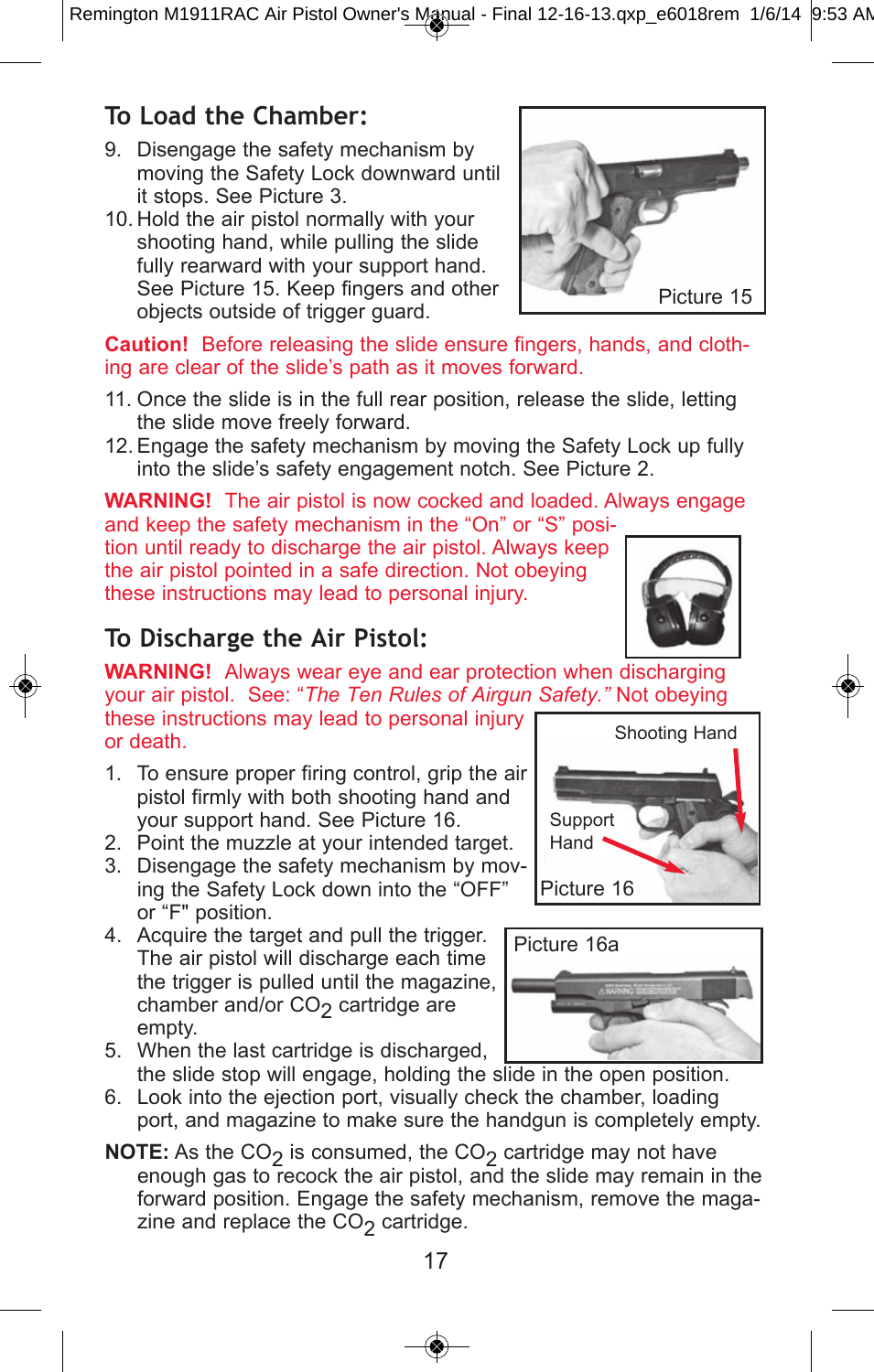#### **To Unload the Air Pistol:**

**WARNING!** NEVER assume your air pistol is unloaded to justify careless handling. Always control the direction of the muzzle of your pistol, even if you think it is completely unloaded. Not obeying these instructions may lead to personal injury or death.

- 1. Keep the air pistol pointed in a safe direction throughout the unloading process.
- 2. Ensure the safety mechanism is engaged by moving the Safety Lock up until it stops and is fully engaged in the safety engagement notch of the slide. See Picture 2.
- 3. Release the magazine by pressing the magazine catch.
- 4. Disengage the safety by moving the safety lever downward until it stops.
- 5. With the slide fully rearward, lock the slide in the open position by pushing the slide stop up fully engaging the slide stop notch. See Picture 7.
- 6. Look into the ejection port, visually check the chamber and magazine well to make sure the airgun is completely unloaded. Remove any chambered projectiles by tilting the pistol rearward to release any BB's in the chamber. See Picture 8.
- 7. While holding the magazine separate and apart from the air pistol, compress the magazine follower/loading arm down below the loading port. See Picture 12.
- 8. While holding the magazine at a slight downward incline, remove the BBs from the loading port. See Picture 17.
- 9. To remove the gas cartridge see "To Remove a 12g CO<sub>2</sub> Cartridge."



#### **To Adjust sights:**

**WARNING!** Before adjusting the sights, make sure the air pistol is completely unloaded and the safety mechanism is engaged. Use extreme care when moving the rear sight with hand tools. Wear eye protection to avoid serious personal injury.

Certain Model 1911RAC pistols are equipped with a fixed front sight. The rear sight may be adjustable for windage (left or right adjustments). To adjust, move the rear sight in the direction you wish the shot placement to move on the target. Lightly tap the rear sight in the desired direction. Use a brass, plastic drift, or punch to reduce marring.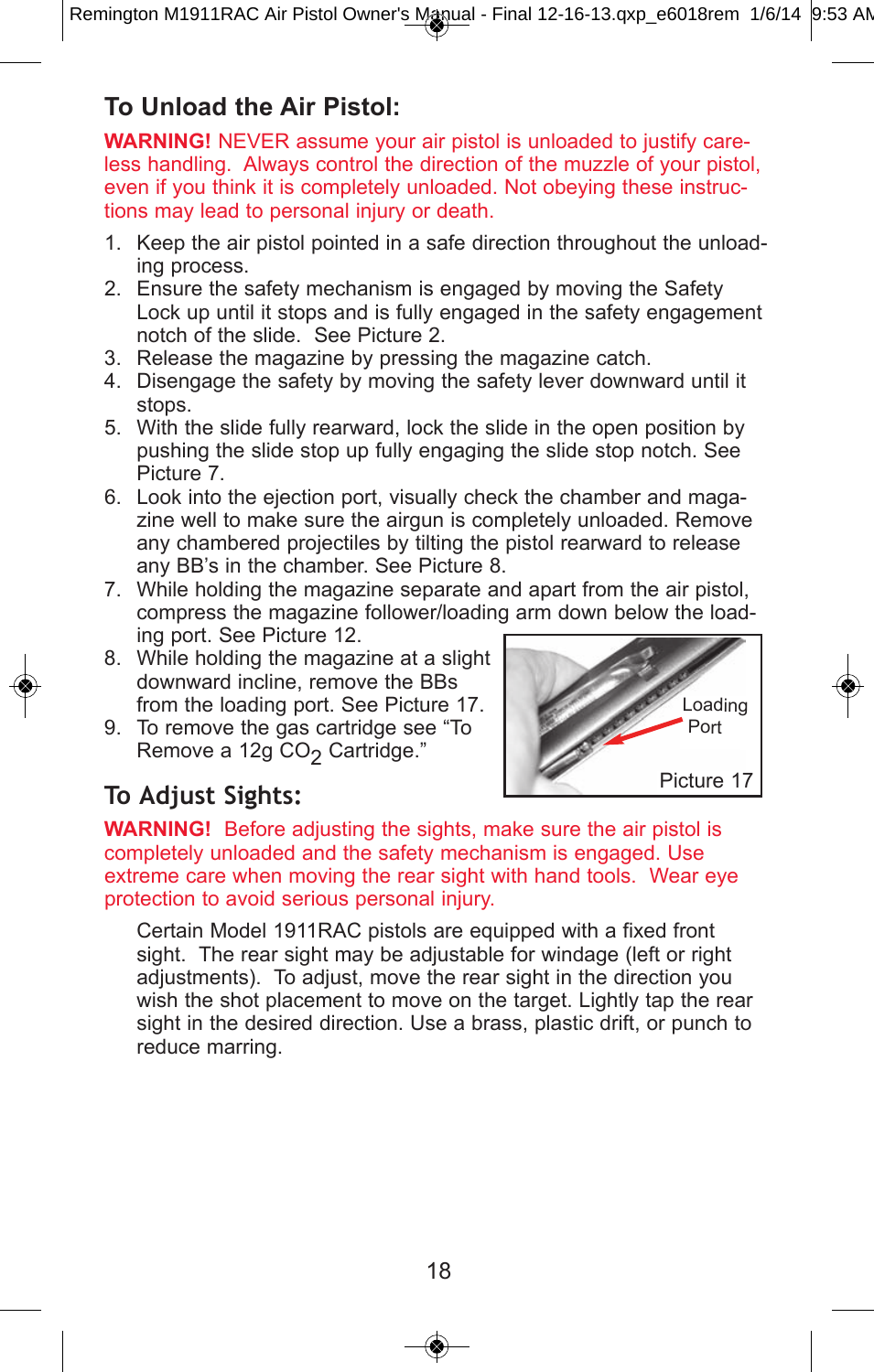#### Cleaning, Lubrication and Maintenance

#### **lubrication:**

**Over-lubrication** should be avoided at all times. A light application of Rem*®* Oil helps to prevent rusting.

**WARNING!** Excessive use of a lubricant could adversely affect the function and safe operation of your airgun. Failure to properly maintain your airgun may not only damage your airgun, it can expose you and others to unnecessary risks of personal injury or death.

When the airgun is to be stored, it should be cleaned and thoroughly oiled. Outside metal surfaces should be wiped with Rem Oil. When the air pistol is to be reused, all excess lubrication must be removed. The chamber and bore must be thoroughly wiped dry.

**WARNING!** The use of nonrecommended lubricants or solvents could adversely affect the function and safe operation of your air pistol. Do not use congealing lubricants. The use of noncongealing lubricants such as Rem Oil is strongly recommended. The use of improper lubricants may lead to property damage, personnel injury and/or death.

**WARNING!** Before cleaning, make sure your air pistol is completely unloaded (both the chamber and the magazine), the propellant or the  $CO<sub>2</sub>$  cartridge is removed and the safety mechanism is engaged in the "ON" or "**S**" position. See: "Safe Air Pistol Handling."

**WARNING!** Follow the lubrication and maintenance directions in this manual. If the air pistol is immersed in water, it must be thoroughly cleaned, dried, and lubricated as soon as possible. In case of saltwater immersion, first flush all parts with fresh water, then dry, clean and lubricate the air pistol. If the air pistol does not function properly, have it checked and corrected by a Remington Authorized Repair Center before further use. Failure to follow these instructions may lead to pistol malfunctions which could result in serious personal injuries or death.

**Caution!** Do not store the air pistol, long term, with a CO<sub>2</sub> cartridge attached in the air pistol. Remove the  $CO<sub>2</sub>$  cartridge from the air pistol. Removing the  $CO<sub>2</sub>$  cartridge during storage will prolong the life of the seals. See: " To Remove a 12g CO<sub>2</sub> Cartridge."

#### To Disassemble the Air Pistol for Cleaning:

Note: The Model 1911RAC series air pistols should not be disassembled beyond what is described in this manual.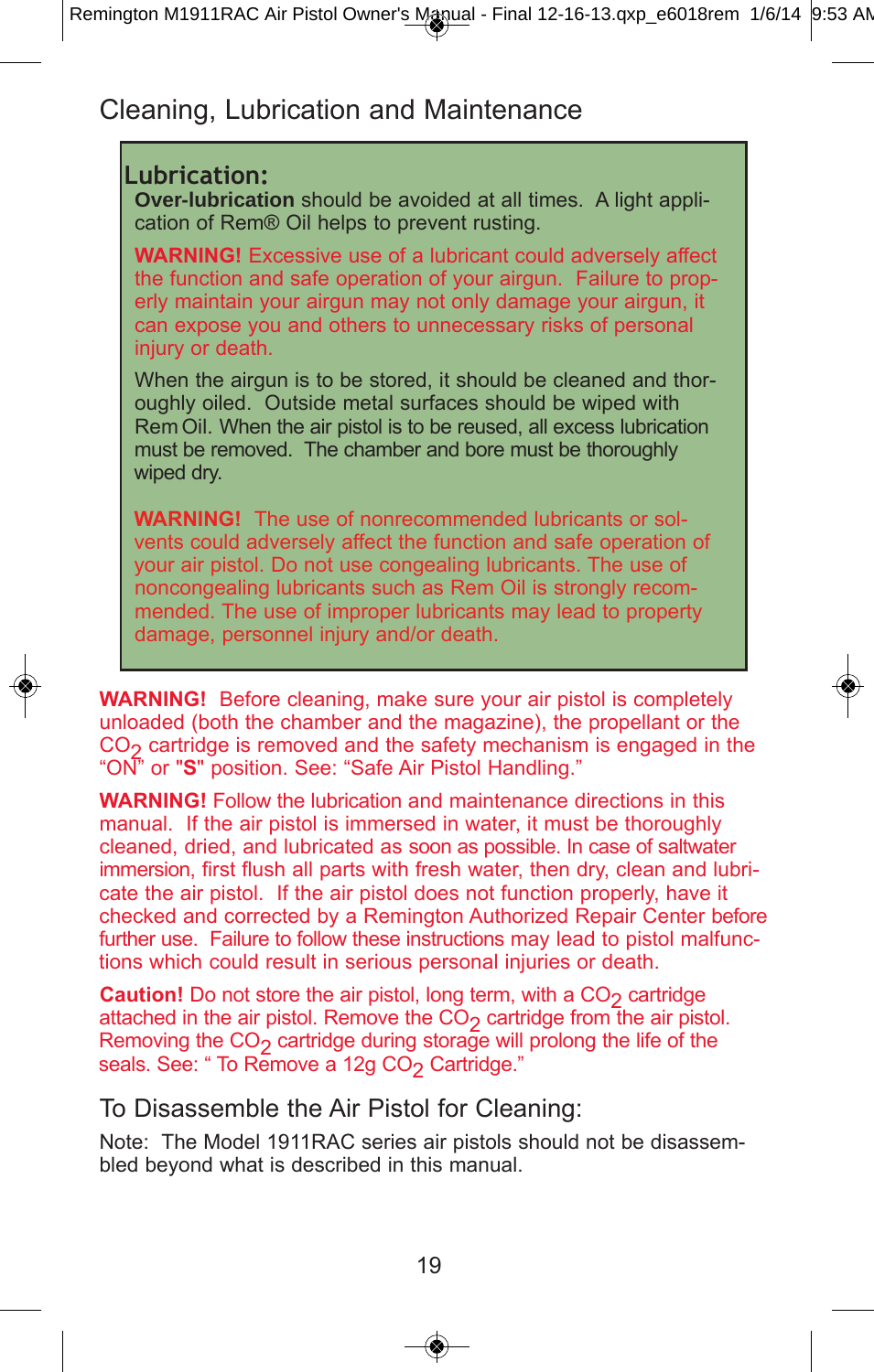**WARNING!** Always wear eye and ear protection when disassembling and reassembling the air pistol, as the recoil spring is under compression. Wear eye protection to avoid serious personal injury.

To Remove the Slide:

**WARNING!** Always ensure the air pistol is unloaded when handling, inspecting, or disassembling. Not obeying these instructions may lead to personal injury or death.

- 1. Keep the airgun pointed in a safe direction throughout the inspection process.
- 2. Remove the magazine by pressing the magazine catch.
- 3. Keep fingers and other objects outside of trigger guard, disengage the safety mechanism by moving the Safety Lock fully down into the "fire" position. See Picture 3.
- 4. Hold the air pistol normally with shooting hand while pulling the slide fully rearward with your support hand. See Picture 15.
- 5. With the slide fully rearward, lock the slide in the open position by pushing the slide stop up, engaging the Slide Stop Notch fully. See Picture 7.
- 6. Look into the ejection port, visually check the chamber and magazine well (grip) for projectiles making sure the air pistol is completely unloaded.
- 7. While holding the slide, disengage the slide stop.
- 8. Let the slide move forward until the slide stop is opposite the disassembly notch. See Picture 18.





9. From the shooter's right, push in on the slide stop pin.

10. Remove the slide stop from the shooter's left side. See Picture 19. 11. Remove slide from the receiver by sliding it forward.

**Caution!** Do not pull the trigger ("dry fire") while the slide is removed. Doing so may result in damage to the hammer or other internal parts.

#### **To Clean and Lubricate the Air Pistol:**

**WARNING!** The use of a non recommended lubricant or cleaner could adversely affect the function and safe operation of your air pistol. Not obeying these instructions may lead to personal injury or death.

#### **To Clean/Lubricate the Barrel:**

- 1 Attach a clean patch to a cleaning rod tip.
- 2. Saturate cleaning patch with Rem Oil or equivalent oil/cleaner.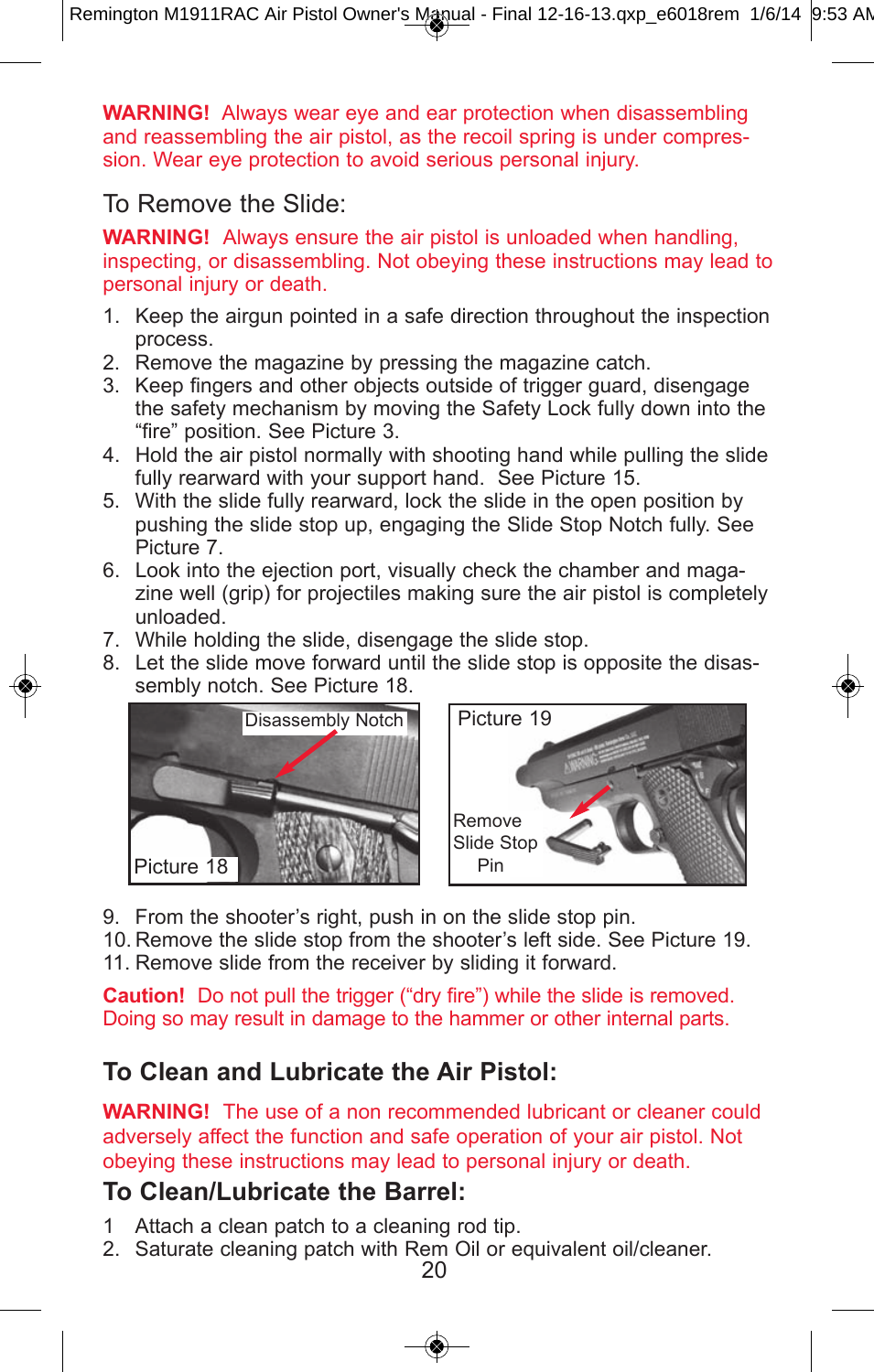- 3. Pass the patch through the bore several times.
- 4. Repeat several times using a new cleaning patch each time until the patch is removed from the barrel without residue.
- 5. Allow to air dry or use compressed air to dry.
- 6. Push a clean patch saturated with Rem*®* Oil through the barrel.
- 7. Push a clean dry patch through the barrel to remove excess lubricant.

#### **To Clean/Lubricate the Slide Assembly:**

**NOTE:** Clean and lubricate the slide as an assembly. Do not remove any additional components from the slide assembly.

- 1. Flush the slide assembly with Rem Oil or equivalent oil/cleaner. Avoid lubricating the gas seal. See Picture 20.
- 2. Spray the Slide Assembly with Rem Oil. Wipe or blow off excess lubricant.
- 3. Apply a light application of Rem Oil to the outside of the slide assembly with a soft clean cloth.
- 4. Use a clean dry cloth to remove any excess lubricant.

#### **To Clean/Lubricate the Receiver Assembly:**

**NOTE:** Clean and lubricate the receiver as an assembly. Do not remove any additional components from the receiver assembly.

- 1. Apply a light application of Rem Oil or equivalent oil to the inside and outside surfaces of the receiver/ frame. Include around the hammer and safety (1,2,&3). See Picture 21.
- 2. Apply a light application of Rem Oil in the service window located in the magazine well (4). See Picture 22.
- 3. Use a clean dry cloth to remove any excess lubricant.

#### **To Clean/Lubricate the Magazine:**

- 1. Thoroughly spray (flush) the magazine spring with Rem Oil or equivalent. Do not lubricate the gas seal. See Picture 23.
- 2. Use compressed air or a clean dry cloth to remove any excess lubricant.







Picture 21

4

3

 $\frac{2}{1}$  1

**Hammer**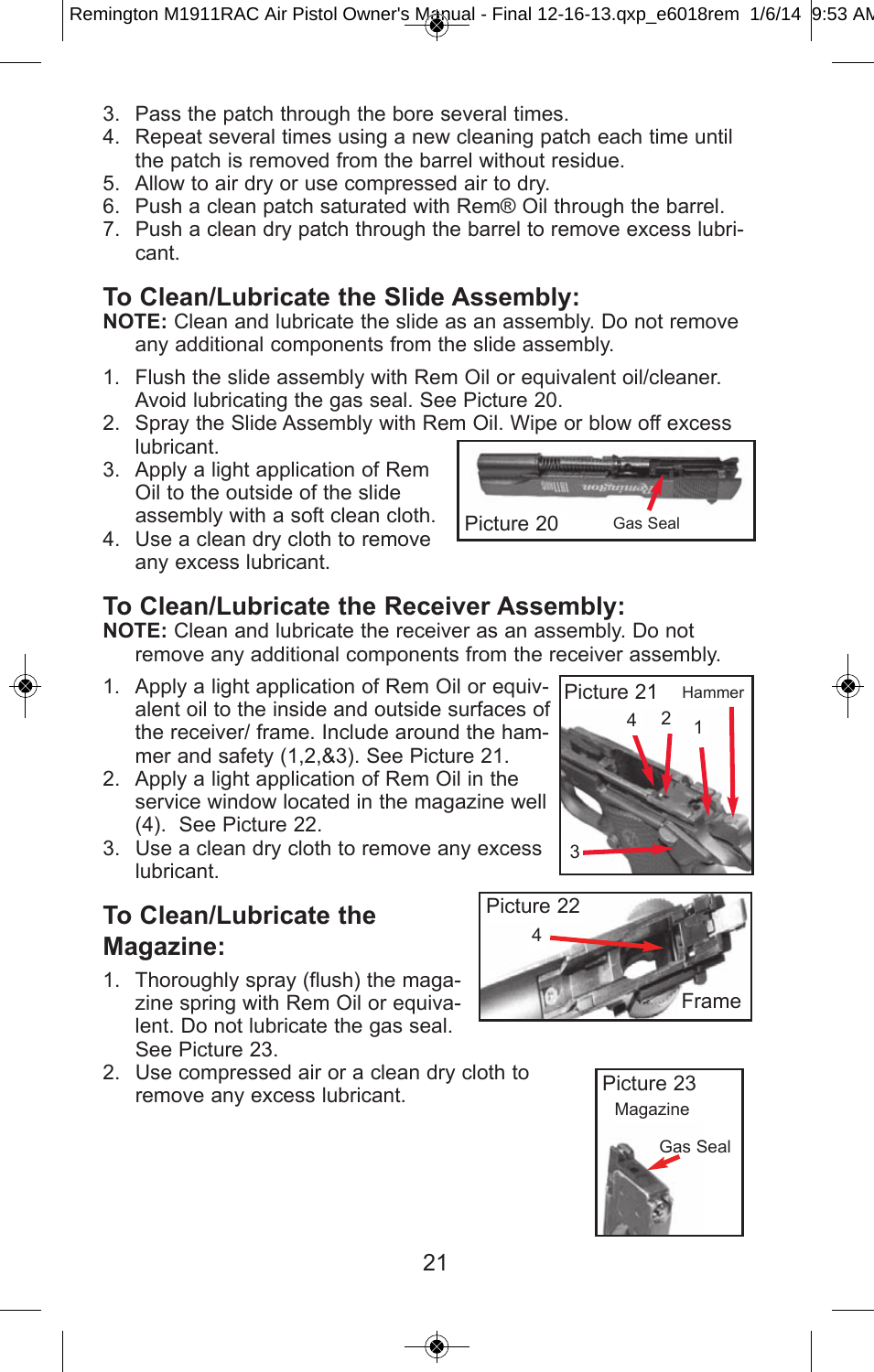#### **To Reassemble the Air Pistol:**

**WARNING!** Only use Remington's recommended components in Remington's Airguns although other manufacturers' parts may appear similar. The use of any components other than Remington's 1911RAC authorized components will void the warranty and may cause a serious malfunction resulting in personal injury or death to you or others.

- 1. Verify the hammer is in the fully cocked position.
- 2. Ensure the safety is disengaged by moving the safety lock down.
- 3. Align the Slide assembly onto the frame and move the slide assembly rearward until the disassembly notch on the slide is aligned with the rectangular cutout on the receiver. See Picture 18.
- 4. Insert the slide stop pin into the slide stop mounting hole until it locks into position. See Picture 24.
- 5. Once the slide stop is locked into position, move the slide fully forward.
- 6. Ensure the safety mechanism is engaged by moving the Safety Lock up until it stops and is fully engaged in the safety engagement notch of the slide. See Picture 2.



### **To Function Test the Air Pistol:**

When the air pistol is reassembled, a short function test should be conducted to ensure proper operation before loading or discharging the air pistol. If the air pistol does not function as described in any of the Function Testing, the airgun is NOT in a safe operating condition and it must NOT be used until you have it inspected. Call Remington's Consumer Service at 1-800-243-9700, Mon.-Fri., 9:00 AM-5:00 PM Eastern time.

**WARNING!** Make sure the air pistol is completely unloaded before Function Testing. Always wear eye and ear protection when handling the air pistol. Not obeying these instructions may lead to personal injury or death.

- 1. Point the airgun in a safe direction throughout the function test.
- 2. Remove the magazine from the magazine well (grip) by pressing the magazine catch. See Picture 6.
- 3. Keep fingers and other objects outside of trigger guard, disengage the safety mechanism by moving the Safety Lock fully down into the "fire" position.
- 4. Hold the air pistol normally with shooting hand while pulling the slide fully rearward with your support hand.
- 5. With the slide fully rearward, lock the slide in the open position by pushing the slide stop up, engaging the Slide Stop Notch fully. See Picture 7.
- 6. Look into the ejection port, visually check the chamber and magazine well for projectiles making sure the handgun is completely unloaded. If not unloaded see "To Unload the Air Pistol."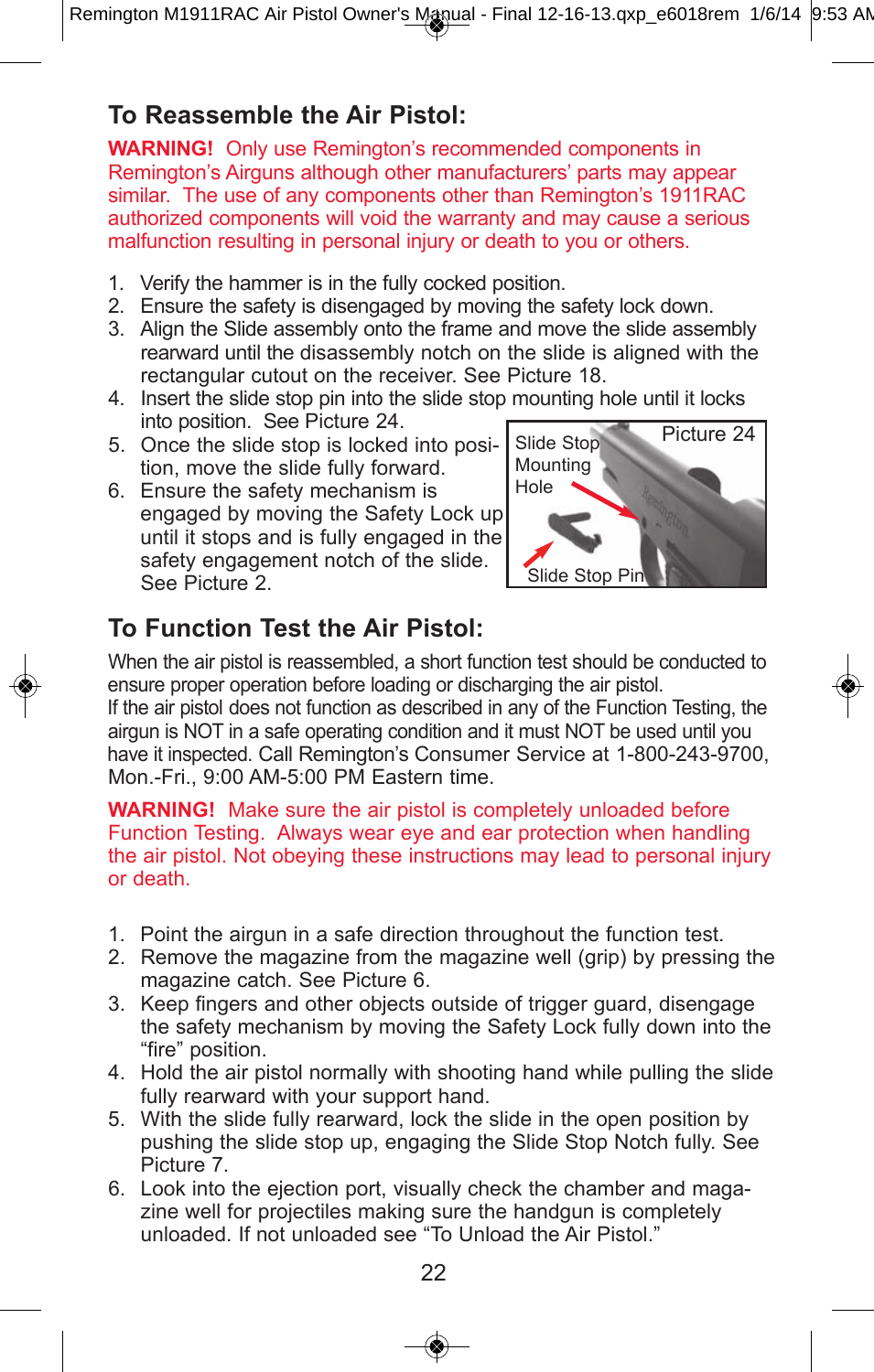- 7. Move the slide fully forward by moving the slide stop downward, then releasing the slide.
- 8. With the slide forward, hold the airgun normally with your shooting hand and then move the Safety Lock up into the "SAFE" position.
- 9. The safety arm should move fully into the slide notch.
- 10. Move the safety arm to the "safe" position (up) then to the "fire" position (down) multiple times.
- 11. With the safety engaged, pull the trigger rearward and release. The hammer should not release.

**WARNING!** If the safety does **NOT** freely return to the full Safe or full Fire position after repeating steps 10 and 11 multiple times, then your air pistol is **NOT** in a safe operating condition and it must **NOT** be used until you have it inspected and corrected. Call Remington's Consumer Service at 1-800-243-9700. Discharging an air pistol which does not function properly may lead to property damage, personal injury and/or death.

- 12. Disengage the safety mechanism by moving the safety arm fully downward to the "FIRE" position. See Picture 3.
- 13. Pointing the pistol in a safe direction, pull the trigger and release. The hammer should fall fully forward and rest on the breech, the at-rest position.
- 14. Ensure the trigger returns completely to the forward position each time the trigger is pulled.
- 15. Cycle the slide and repeat steps 12 and 14 multiple times.

**WARNING!** If the trigger does not fully return to the forward position each time it is released, then your air pistol is **NOT** in a safe operating condition and it must **NOT** be used until you have it inspected and the problem corrected. Call Remington's Consumer Service at 1-800-243- 9700. Discharging an airgun which does not function properly may lead to property damage, personal injury or death.

16. While pulling the trigger, pull the slide fully rearward, cocking the hammer. Release the slide. The hammer should not fall forward.

**WARNING!** If the hammer does **NOT** remain cocked when the trigger is pulled while the slide is move fully rearward and released, then your air pistol is **NOT** in a safe operating condition and it must **NOT** be used until you have it inspected and corrected. Call Remington's Consumer Service at 1-800-243-9700. Discharging an air pistol which does not function properly may lead to property damage, personal injury and/or death.

- 17. With the hammer cocked in the fully rearward position, engage the safety mechanism by moving the Safety Lock up fully into the slide's safety engagement notch. See Picture 2.
- 18. While holding the air pistol normally with your shooting hand; attempt to pull trigger. The hammer should not fall.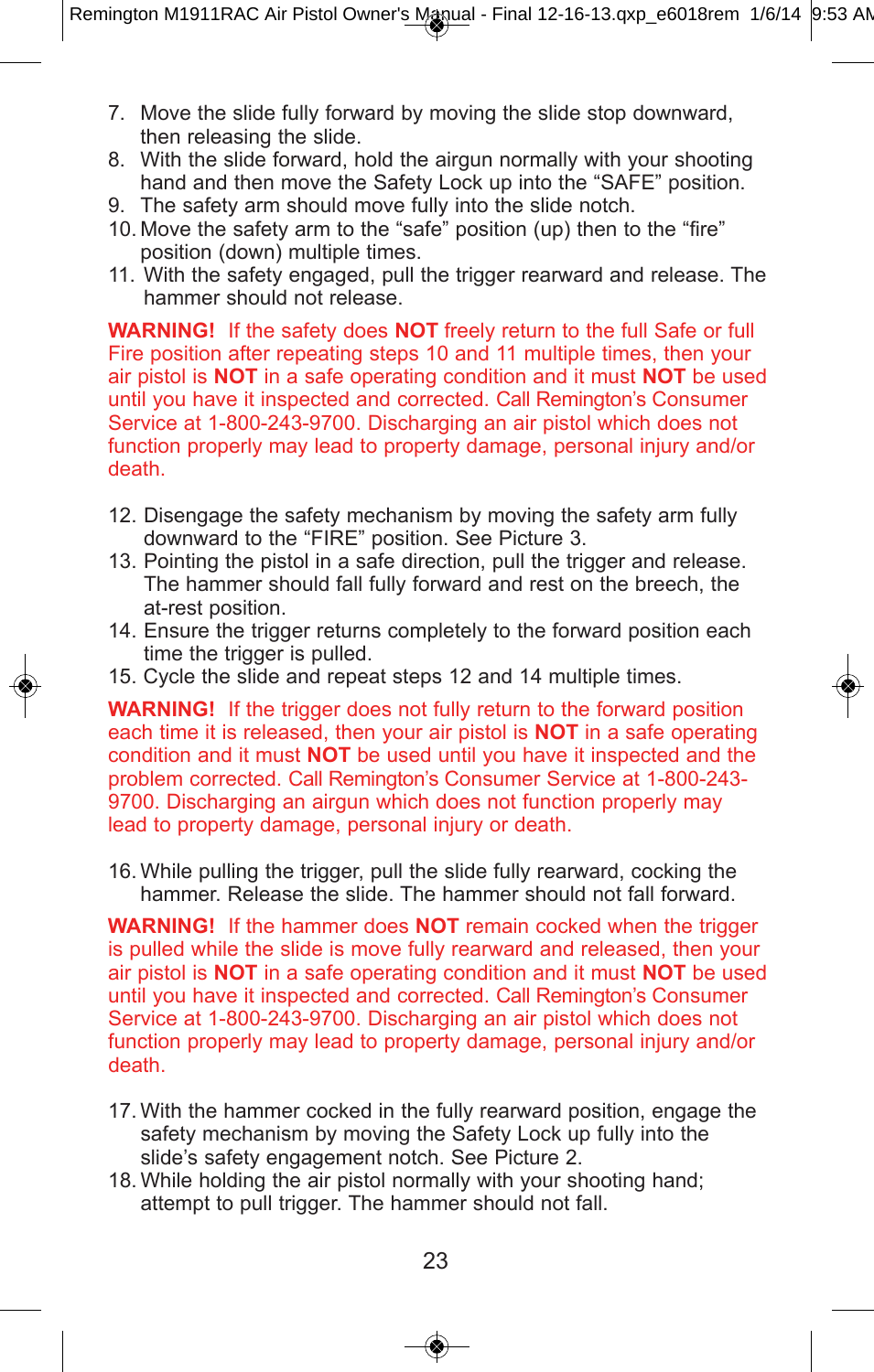- 19. Release the trigger and disengage the safety mechanism by moving the Safety Lock fully down. The hammer should remain in the fully cocked position.
- 20. With the hammer fully rearward and the Safety Lock in the "FIRE" position, hold the pistol so as not to depress the grip safety. See Picture 25. Attempt to depress the trigger. The hammer should not fall.

#### **WARNING!** If the hammer does **NOT** remain cocked when the grip is not

depressed, the air pistol is **NOT** safe to use. It must **NOT** be used until you have it inspected and corrected. Call Remington's Consumer Service at 1-800-243-9700. Discharging an air pistol which does not function properly may lead to property damage, personal injury and/or death.

21. With the hammer fully cocked, the Safety Lock down in the "FIRE" position, and the slide fully forward; pull the slide rearward about 1/4" to 1/2" with your support hand then pull the trigger fully rearward. The hammer should NOT release. See Picture 26.



- 22. While holding the air pistol with your shooting hand, let the slide move fully forward.
- 23. Ensure the Safety Lock is down in the "FIRE" position. Pull the trigger fully rearward. The hammer should release and rotate fully forward.
- 24. Insert an empty magazine into the receiver's magazine well.
- 25. With an empty magazine installed, pull the slide fully rearward, then release the slide. The slide should NOT move forward.
- 26. Remove the magazine then release the slide to its fully forward position.
- 27. Engage the safety mechanism by moving the Safety Lock up fully into the slide's safety engagement notch. See Picture 2.

**WARNING!** Incorrectly assembling the airgun or with modified parts can result in damage to your airgun, personal injury or death to you or others. Remington recommends all service and replacement of components be performed by a Remington Authorized Repair Center. Call Remington's Consumer Service at 1-800-243-9700.

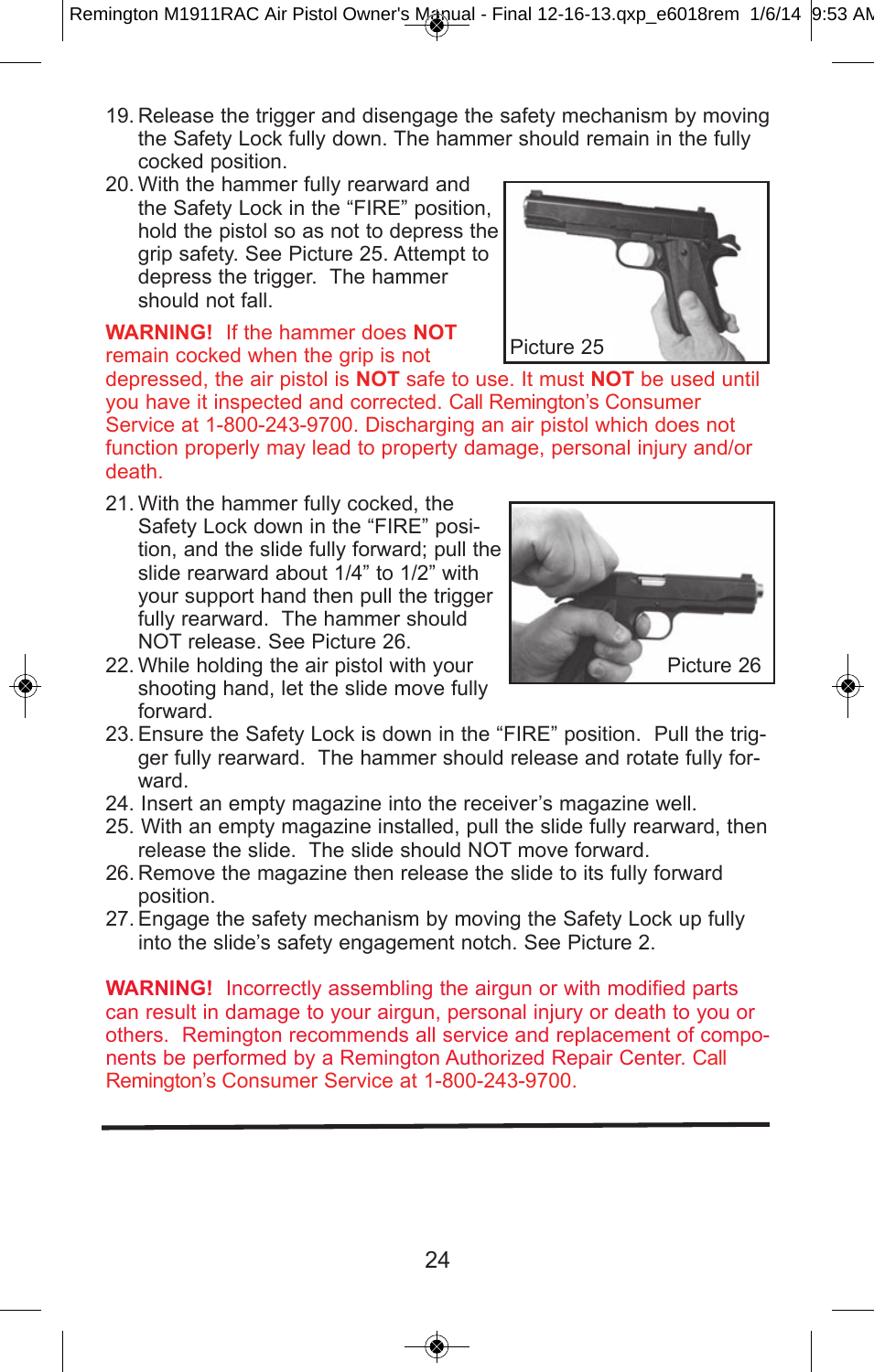#### **Limited 90 day Warranty for Remington Air Pistols**

Remington warrants for 90 days to the original purchaser ("OP") of a new airgun from Remington that such airgun shall be free from defects in material and workmanship for the duration of time that the OP originally owns that airgun. Remington, in its sole discretion, shall repair or replace the airgun if the OP, subject to the instructions in this warranty, submits a claim to remedy a defect in the material or workmanship of the airgun. If Remington opts to replace the airgun, Remington will keep the airgun that it replaces. The OP's remedies under this warranty are limited to repair or replacement of the airgun; Remington will not provide cash, credit, or refund.

Remington does not warrant against any type of defect to the airgun that Remington did not cause, including but not limited to:

- 1. Failure to provide proper care and maintenance,
- 2. Accidents, abuse or misuse,
- 3. Barrel obstruction,
- 4. Improper ammunition,
- 5. Unauthorized adjustments, repairs or modifications, or
- 6. Normal wear and tear.

Additionally, Remington excludes and will not pay incidental or consequential damages under this warranty. incidental or consequential damage means any loss, expense, or other damage that cannot be remedied by either repairing any defect in the airgun or by replacing the airgun. this warranty also excludes any other warranties, to include implied warranties. Furthermore, no individual or entity other than Remington possesses the authority to alter the obligations, limitations, disclaimers, or exclusions under this warranty or any other Remington warranty. Remington's obligations under this warranty shall not apply to the extent that any law, regulation, or other governmental requirements prohibits the repair, replacement and, or, return of a airgun to the person who shipped the airgun to Remington.

The OP, in order to achieve eligibility under this warranty, must complete and submit the warranty registration card within thirty (30) days of purchase. Register your airgun online at http://remingtonarms.com. The OP, upon discovering a defect in material or workmanship in the airgun, shall contact Remington at:

> Remington Arms Company, LLC. PO Box 700 Madison, NC 27025-0130 Telephone: 800-243-9700 Fax: 336-548-7801

Remington, upon receiving the OP's correspondence or phone call, shall provide instructions to the OP governing the manner in which to return the airgun for repair or replacement. The OP must submit a copy of its sales receipt for the airgun when returning the airgun.

25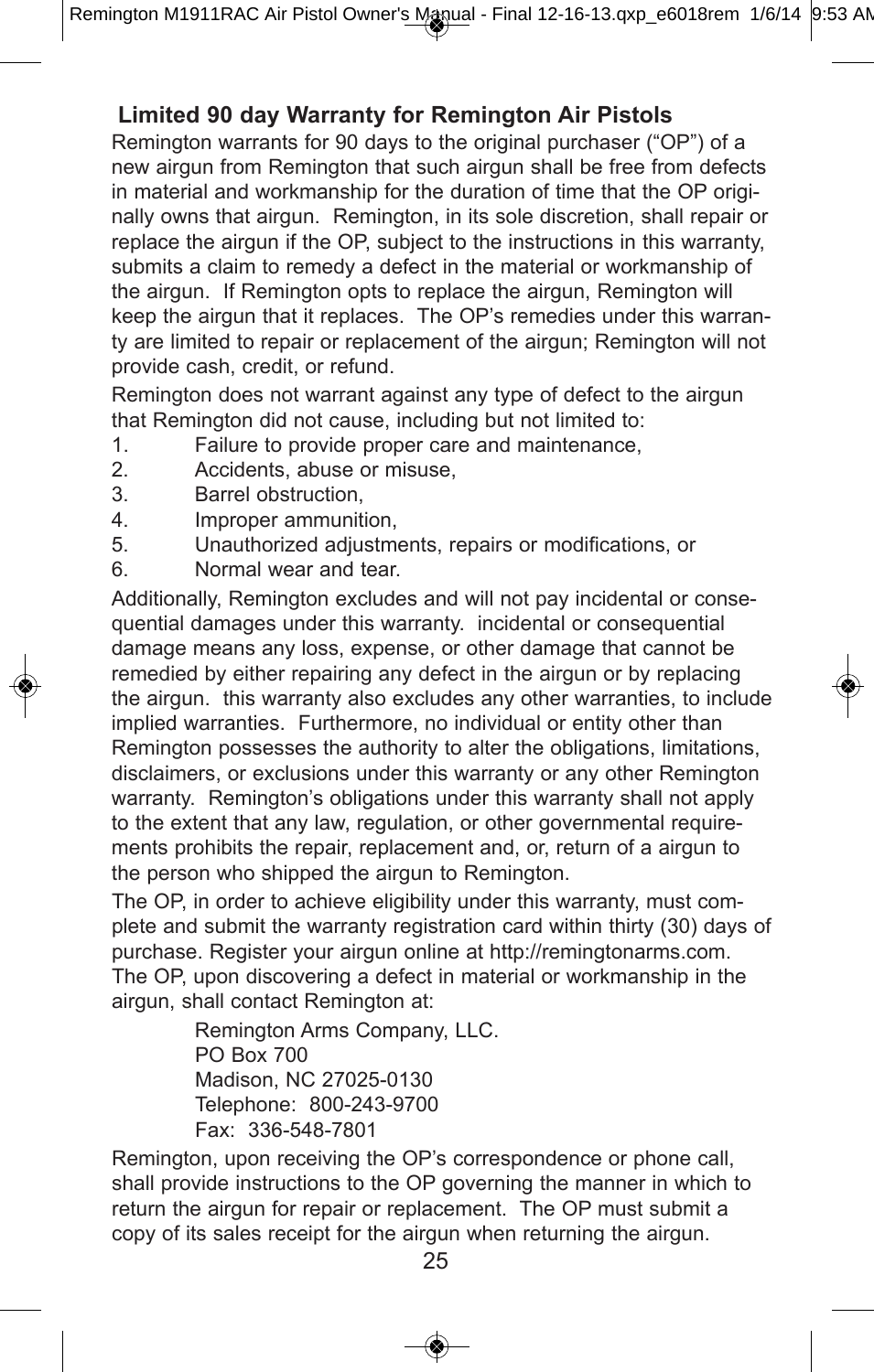#### **Airgun Modifications**

Altering or modifying parts is dangerous and will void the warranty. This Remington airgun was manufactured to perform properly with the original parts as designed. It is your duty to make sure any parts you buy are made for this airgun and are installed correctly and that neither the replacements nor originals are altered or changed. Your Remington airgun is a complex precision tool with many parts that must relate correctly to other parts in order for proper and safe operation. Putting an airgun together wrong or with incorrect or modified parts can result in a damaged airgun, serious personal injury or death to you and others through malfunction. Always have a Remington Authorized Repair Center service your airgun.

#### How to Obtain Parts and Service For Your Remington 1911RAC Air Pistol.

#### **To Order Parts:**

To expedite your PARTS order or request REPAIR SERVICE visit our web site at www.remington.com. Detailed instructions are provided along with parts and/or service order forms. You may also reach Remington by calling our toll free consumer service number, 1-800-243- 9700, Mon.-Fri., 9:00 AM-5:00 PM Eastern time.

1. Fax completed order form (from the web site) to 1-336-548-7801.

2. To order by phone without the order form call 1-800-243-9700.

Please have the following information ready before you call.

- Air pistol model and serial number.
- Part description and quantity.
- Your complete mailing address (Street Address) including zip code, telephone number and e-mail address.
- Method of payment: MasterCard, Visa, Amex or Discover card number and expiration date. Prepayment may be made by check or money order. A quote may be made to you over the phone.

All rights to this instruction manual are reserved. The information in this document is subject to change without notice. Remington reserve the right to change the content herein without the obligation to notify any person or organization of such changes.

Remington® is a registered trademark of Remington Arms Company, LLC. and may not be used in any way without the express written consent of Remington. All other trademarks herein remain the exclusive property of their respective owners. Nothing contained in this manual should be construed as granting, by implication or trademarks displayed herein. Misuse of any trademarks or any content of this manual is strictly prohibited. Remington shall aggressively enforce its intellectual property rights to the fullest extent of the law.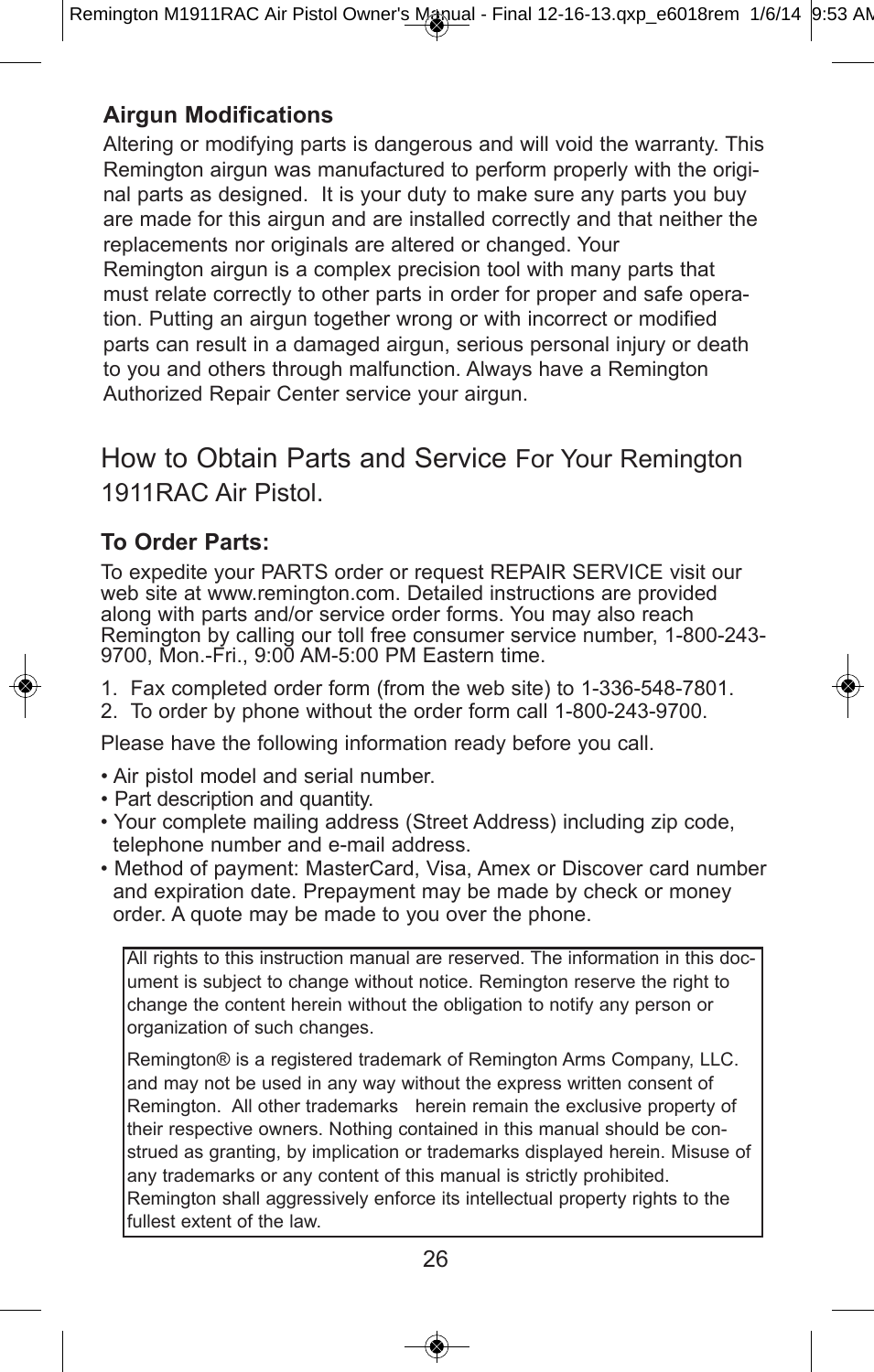#### **Repair Services**

If there is a defect with your Remington 1911RAC air pistol that (i) you believe is, or should be, covered by the Warranty, (ii) you would like Remington to address at your cost and expense, or (iii) you would otherwise like to discuss with Remington, please contact Remington Consumer Services at 1-800-243-9700, Mon.-Fri 9:00AM – 5:00PM. Please do not send your air pistol or other items to Remington without first (a) calling this number, (b) receiving instructions from the Remington representative, and (c) obtaining a Service Request document containing your Service Repair Number. With regards to the Service Request document, Remington will either e-mail this document to you or, if you do not have an e-mail address, will mail it to you. Please be sure to store your Service Request document in your records so that it is both safe and accessible. Finally, to the extent you seek Warranty coverage; please review the Warranty for your Remington 1911RAC air pistol and note that you may void your Warranty by taking action without first contacting Remington. If shipment of your airgun is required, a SRN must be obtained prior to shipment and please follow the following instructions: a) Record the serial number of your airgun before shipping. b) Pack your airgun for safety and to prevent further damage in shipping and handling. c) Remove all accessories from the airgun to prevent loss or damage. d) Place your approved Service Repair Number (SRN) on the shipping label. e) Check your government guidelines before shipping. f) Remington is not responsible for damage or loss during shipment. You may elect to purchase insurance from your carrier.

#### **STATEMENT OF NON-LIABILITY**

Airgun's can cause serious harm, and in some instances, even death and should be handled with great care! This airgun is sold by Remington with the express understanding that we assume no liability for its resale, handling, use or possession under local laws or regulations.

Personal injury or property damage resulting from either intentional or accidental discharge or for airgun functions subjected to influences beyond our control, are the sole responsibility of the airgun owner. We will honor no claims that may result from careless handling, unauthorized adjustments, defective or improper ammunition, corrosion or neglect. By accepting the airgun, the buyer agrees to release the seller and Remington, and all associated persons from liability for any damage to persons or property that may result, for any reason, by using this airgun. Safety is your responsibility.